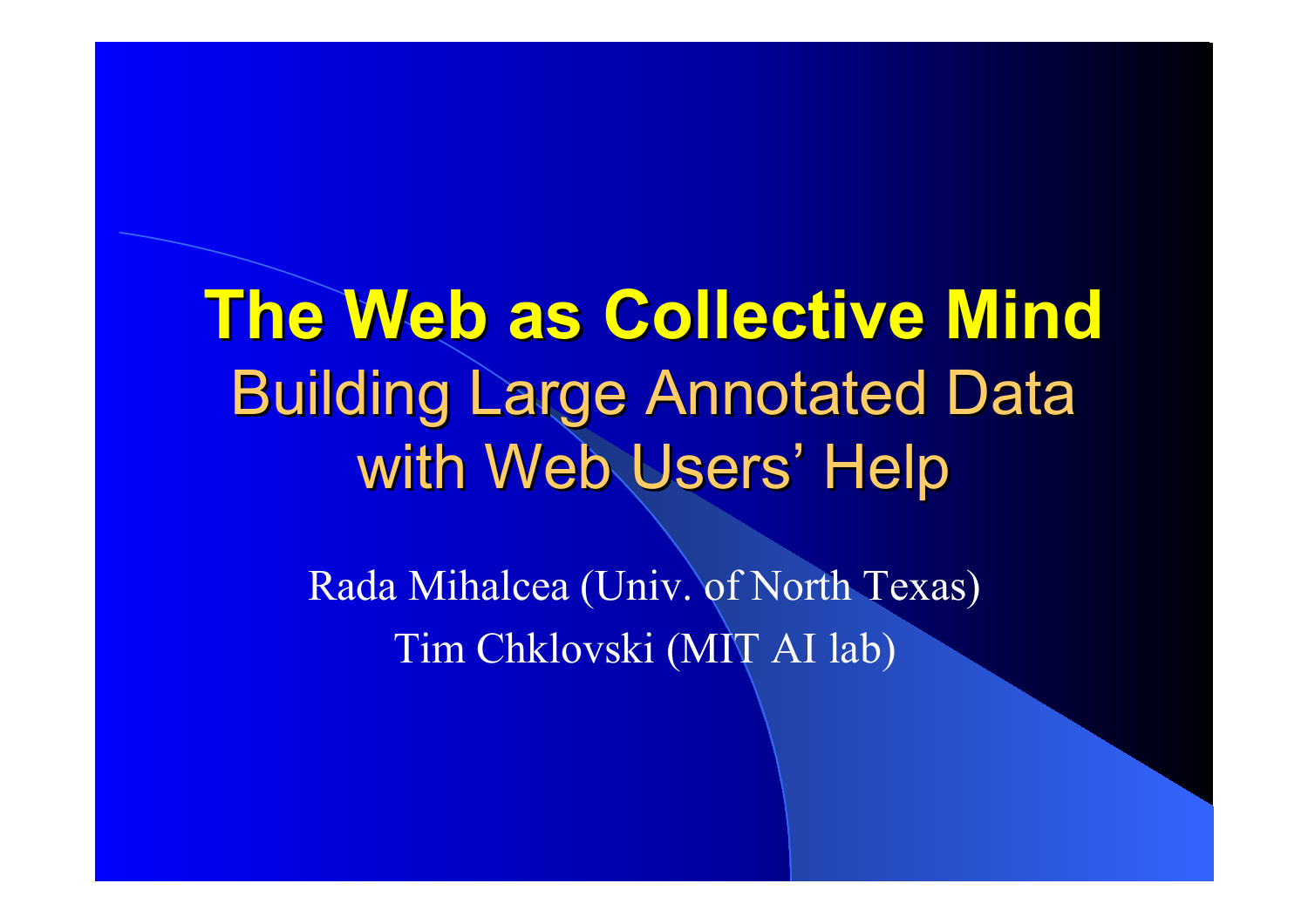## Large Sense-Tagged Corpora **Are Needed**

• Semantically annotated corpora needed for many tasks

- Supervised Word Sense Disambiguation
- Selectional preferences
- Lexico-semantic relations
- Topic signatures
- Subcategorization frames
- Acquisition of linguistic knowledge is one of the main objectives of MEANING
- General "trend"
	- Focus on getting more data
	- As opposed to searching for better learning algorithms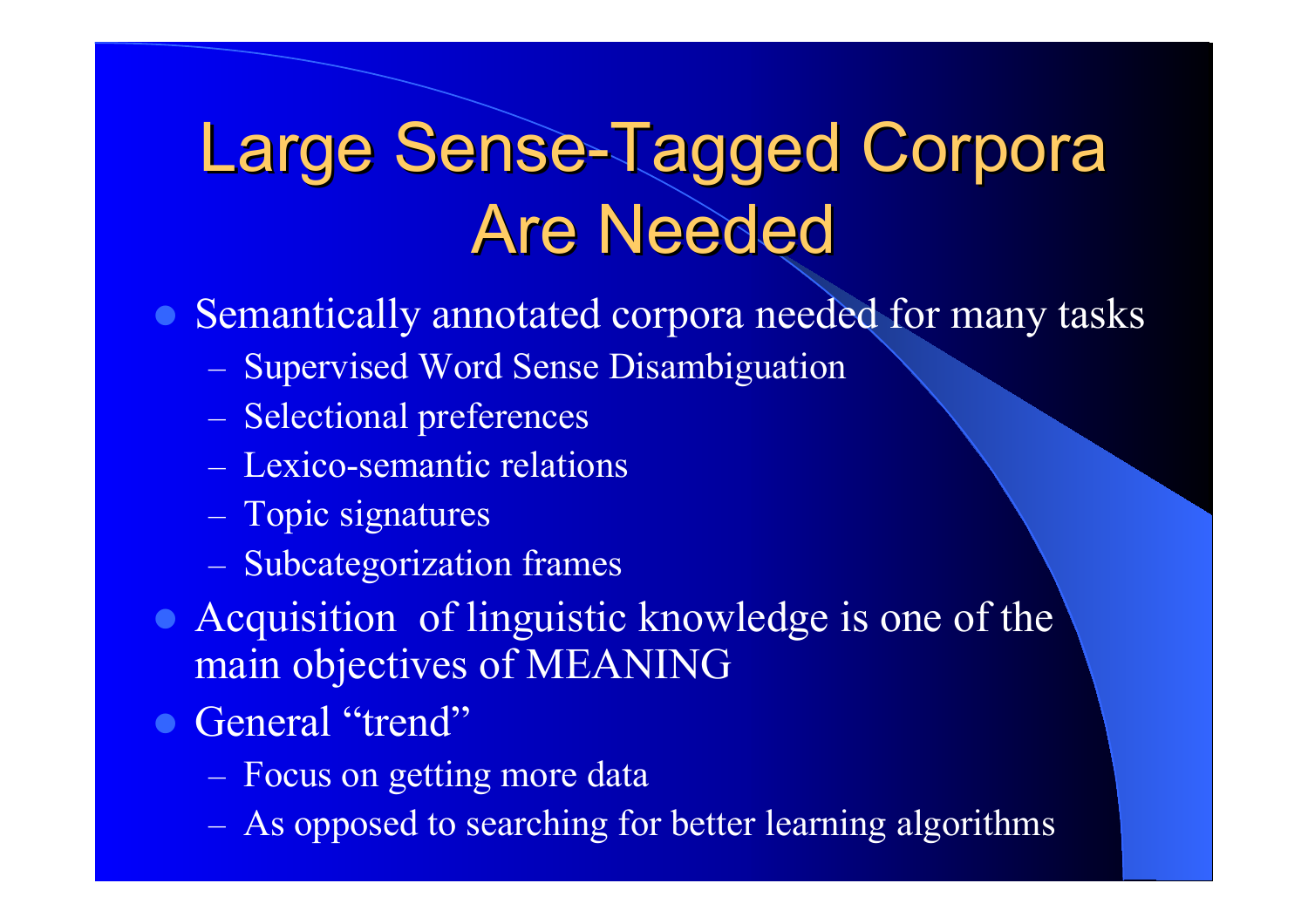#### Large Sense-Tagged Corpora Are Needed

• Large sense-tagged data required for supervised Word Sense Disambiguation

- Supervised WSD systems have highest performance
- Mounting evidence that many NLP tasks improve with more data (e.g. Brill, 2001), WSD is no exception
- Senseval needs training data
	- If we want to see Senseval-5 happening
- Current method (paid lexicographers) has drawbacks: is expensive and non-trivial to launch and re-launch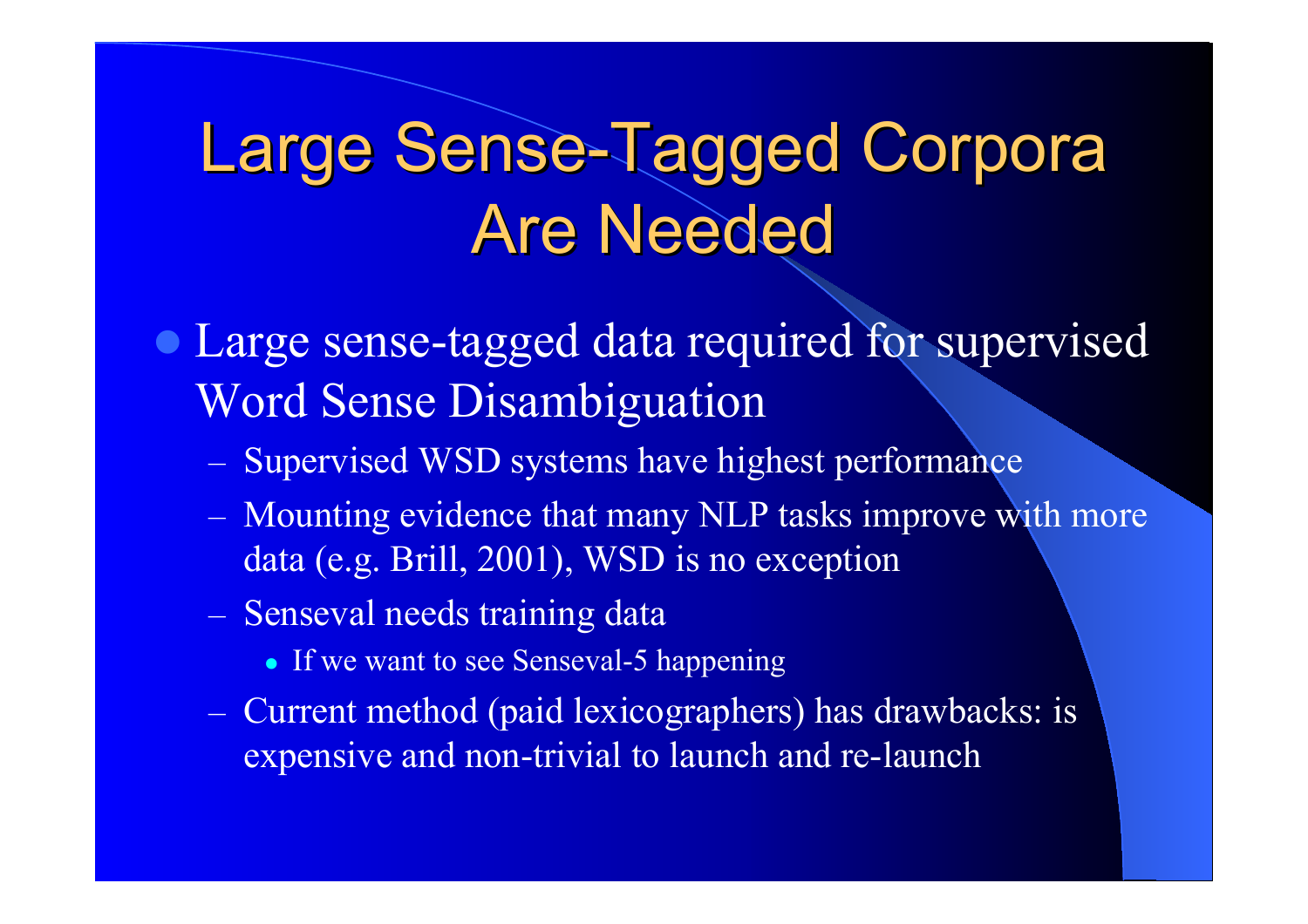How Much Training Corpora? **begin:** a special case in Senseval-2 – data created by mistake!  $\sim$ 700 training examples ~400 test examples

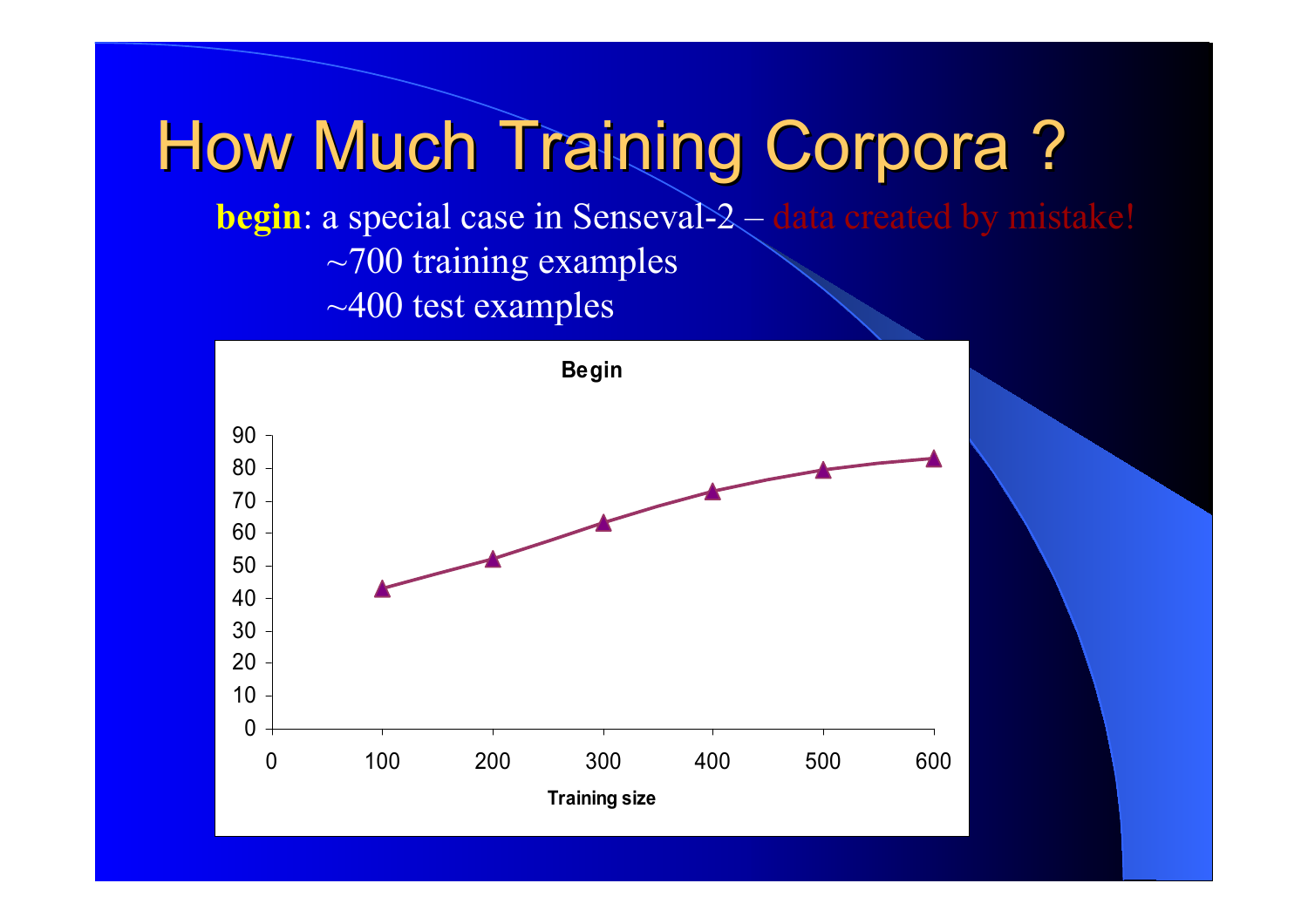#### How many ambiguous words?

#### **English**

- About 20,000 ambiguous words in the common vocabulary (WordNet)
- About 3,000 high frequency words (H.T. Ng 96)
- <sup>z</sup>Romanian:
	- Some additional 20,000
- **•Hindi**
- **•French**
- $\bullet \dots$ • 7,000 different languages! (Scientific American, Aug. 2002)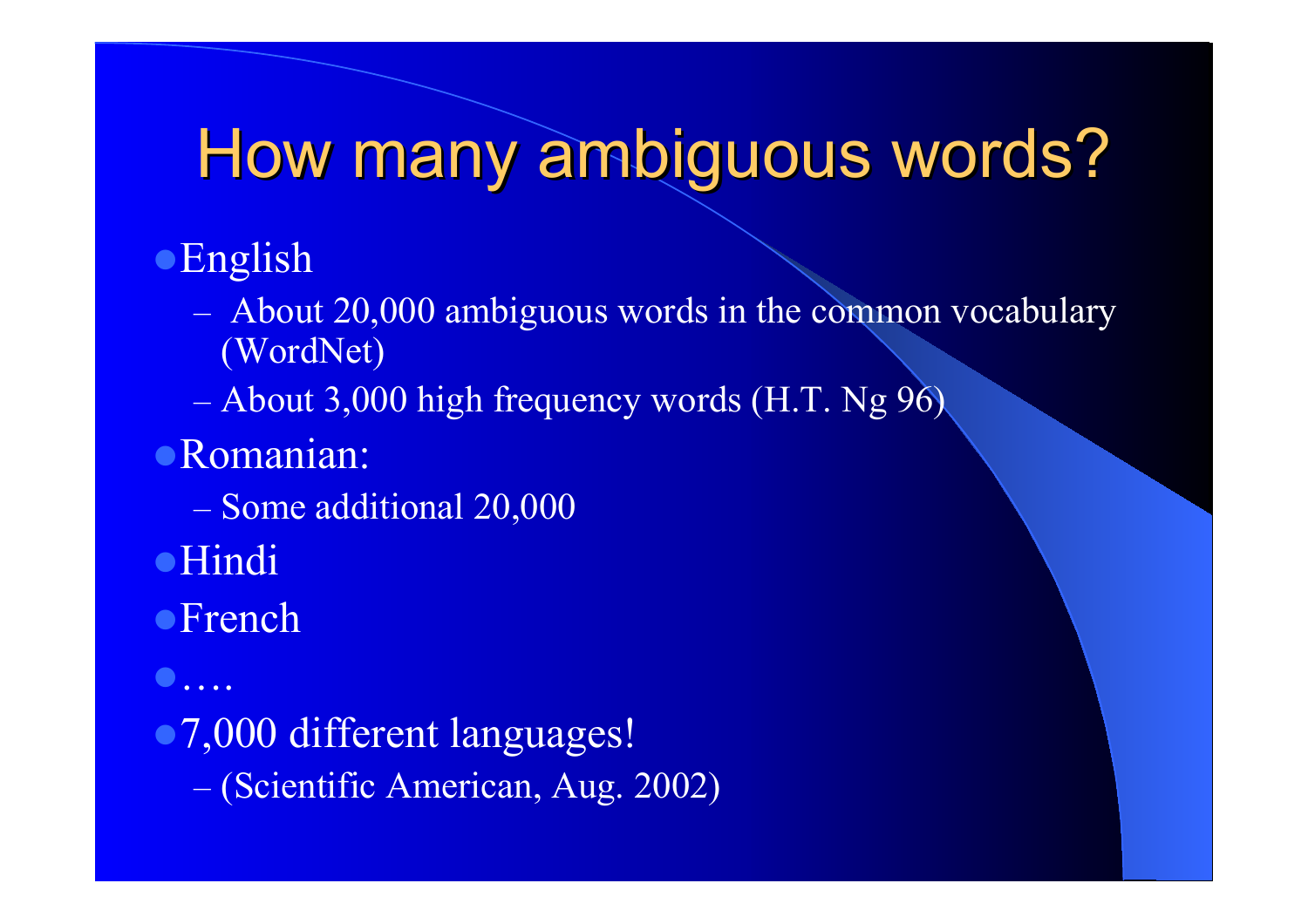#### Size of the problem?

• About 500 examples / ambiguous word

• About 20,000 ambiguous words / language

• About 7,000 languages

**dare to do the math…**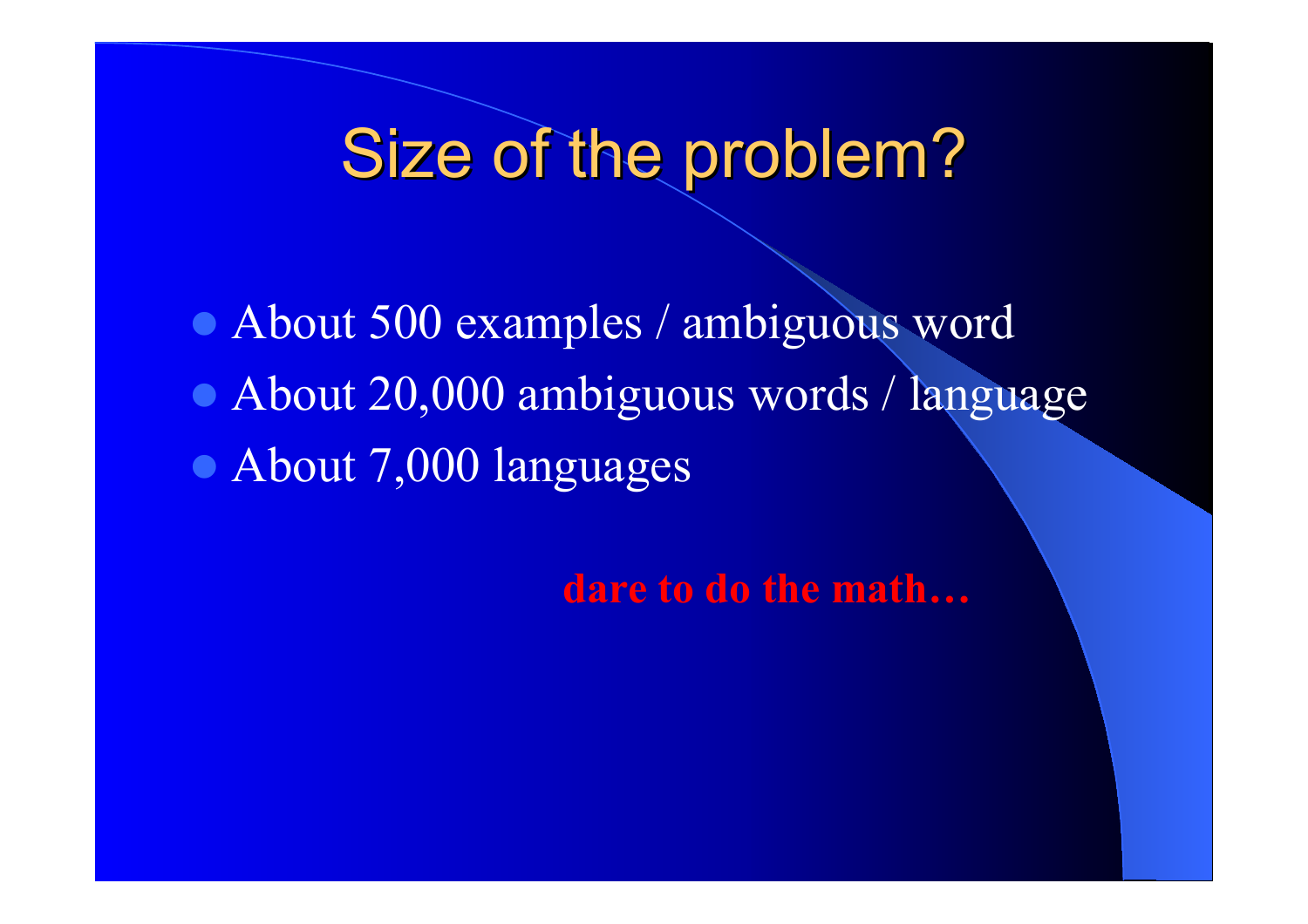## How much annotated data are available?

- <sup>z</sup>*Line, serve, interest* corpora (2000-4000 instances / word)
- z*Senseval-1* and *Senseval-2* data (data for about 100 words, with  $75 + 15n$  examples / word)
- **Semcor corpus (corpus of 190,000 words, with all** words sense-annotated)
- **DSO corpus (data for about 150 words, with ~500** – 1000 examples / word)

See **senseval.org/data.html** for complete listing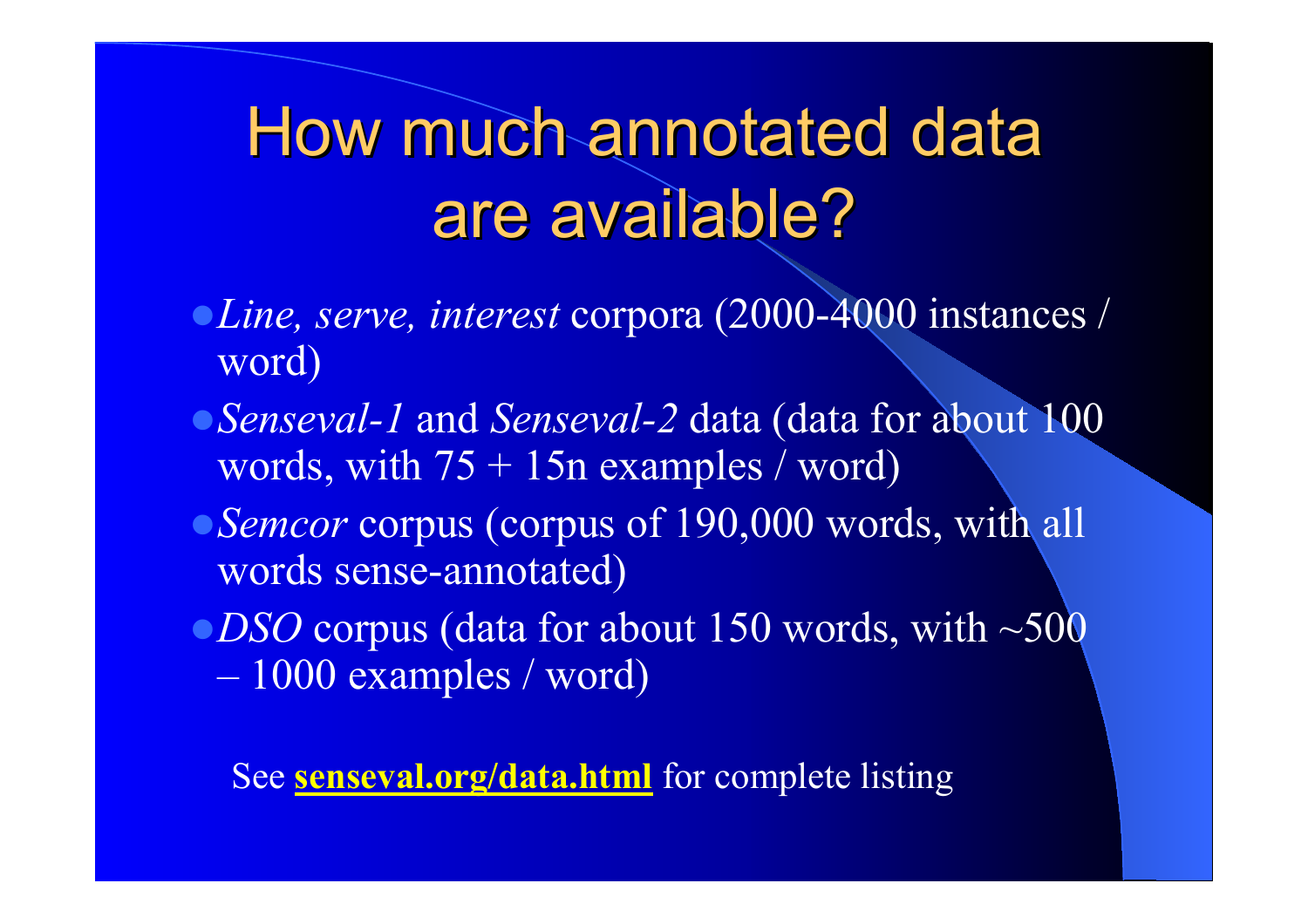#### Are we at a dead end?

- Tagging pace with small groups of lexicographers cannot match the data request
- About 16 man-years needed to produce data for about 3,000 English ambiguous words (H.T.Ng)

•**Need to turn towards other, non-traditional approaches for building sense tagged corpora**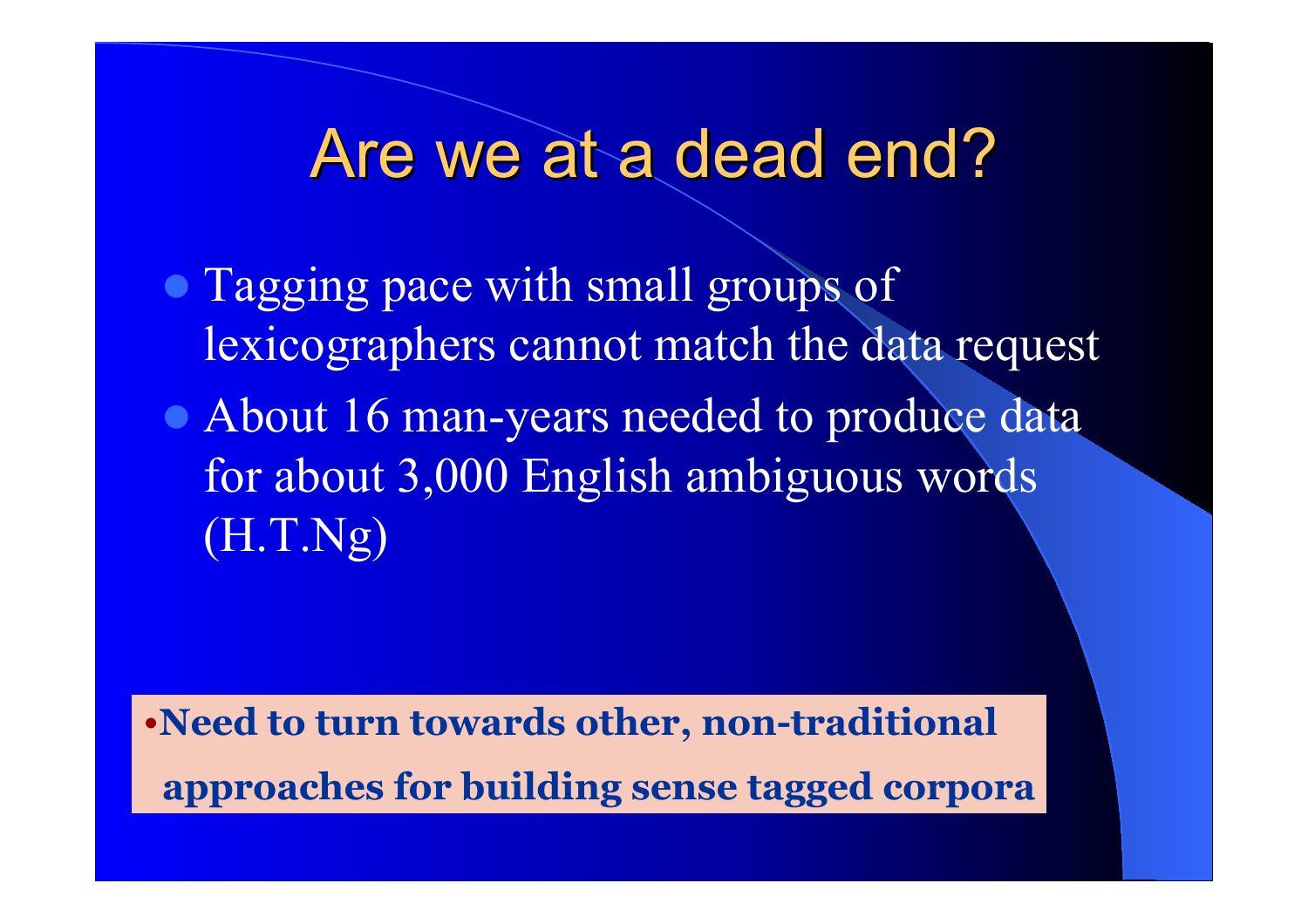# **Methods for Building** Semantically Annotated Corpora

- Automatic acquisition of semantic knowledge from the Web
	- Substitution of words with monosemous equivalents (1999)
	- One of the main lines of experiments in Meaning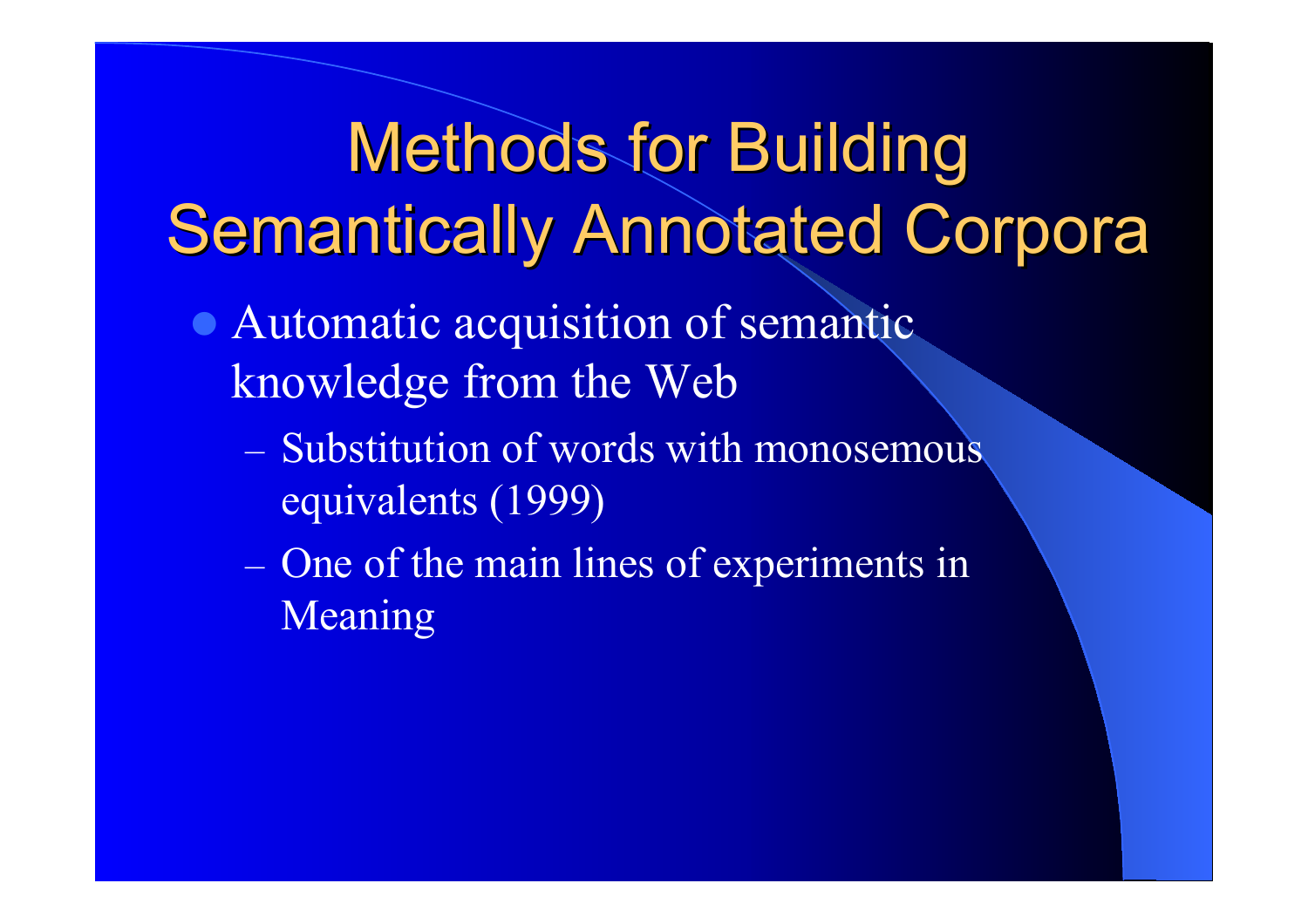**Methods for Building Semantically Annotated Corpora** 

- **Bootstrapping** 
	- Co-training:
		- See over- and under- training issues (Claire Cardie, EMNLP 2001)
	- Iterative assignment of sense labels
		- $\bullet$  (Yarowsky 95)
	- Assumes availability of some annotated data to start with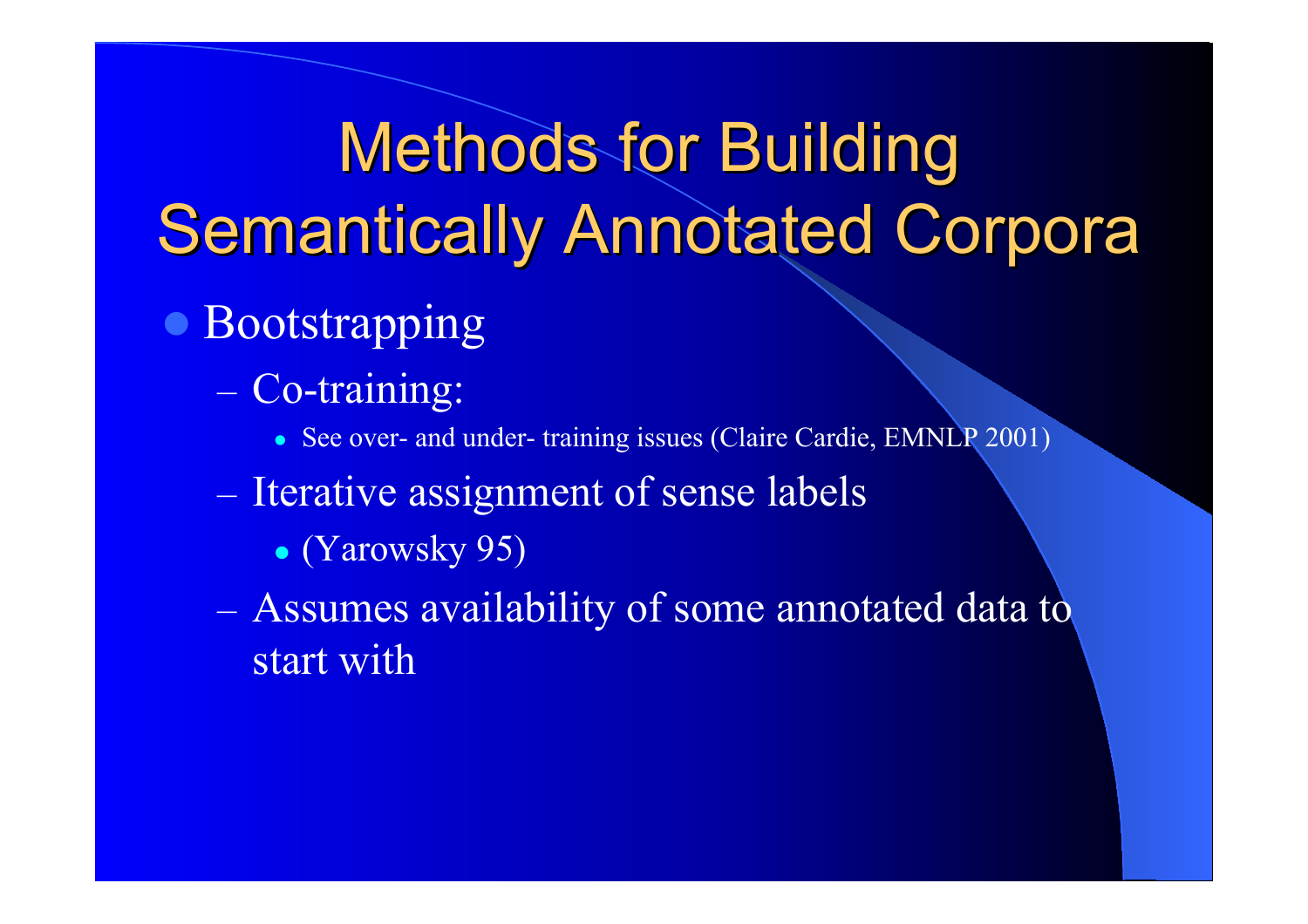**Methods for Building** Semantically Annotated Corpora

- Open Mind Word Expert
	- Collect data over the Web
	- $-$  Rely on the contribution of thousands of Web  $$ users who contribute their knowledge to data annotation
- A different view of the Web

#### **The Web as Collective Mind**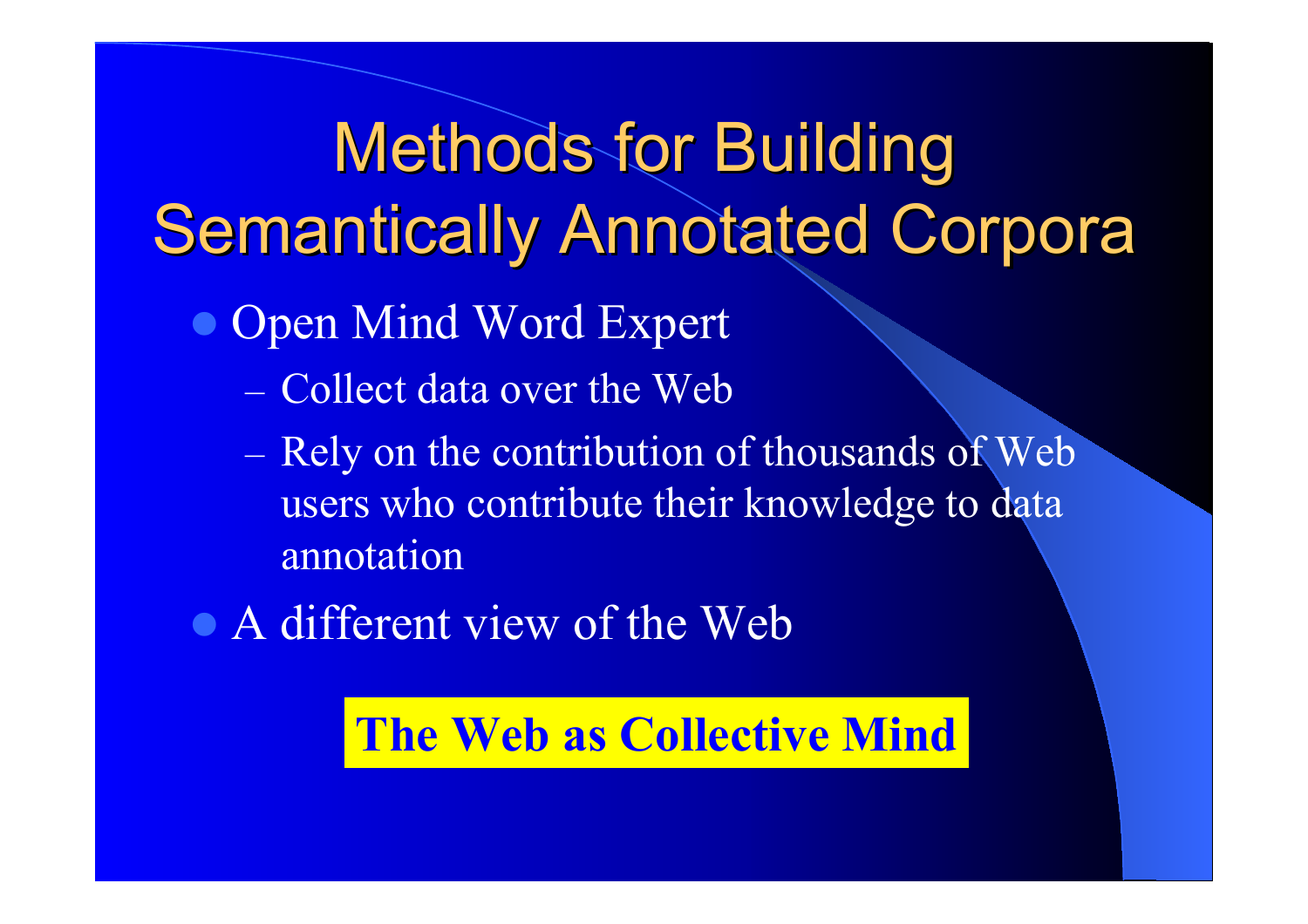# **Open Mind Word Expert** (OMWE)

- Different way to get data: from volunteer contributors on the web
	- Is FREE (assuming bandwidth is free)
	- Part of Open Mind initiative (Stork, 1999)
	- Other Open Mind projects:
		- $\bullet$  1001 Answers
		- CommonSense
		- All available from **http://www.teach-computers.org**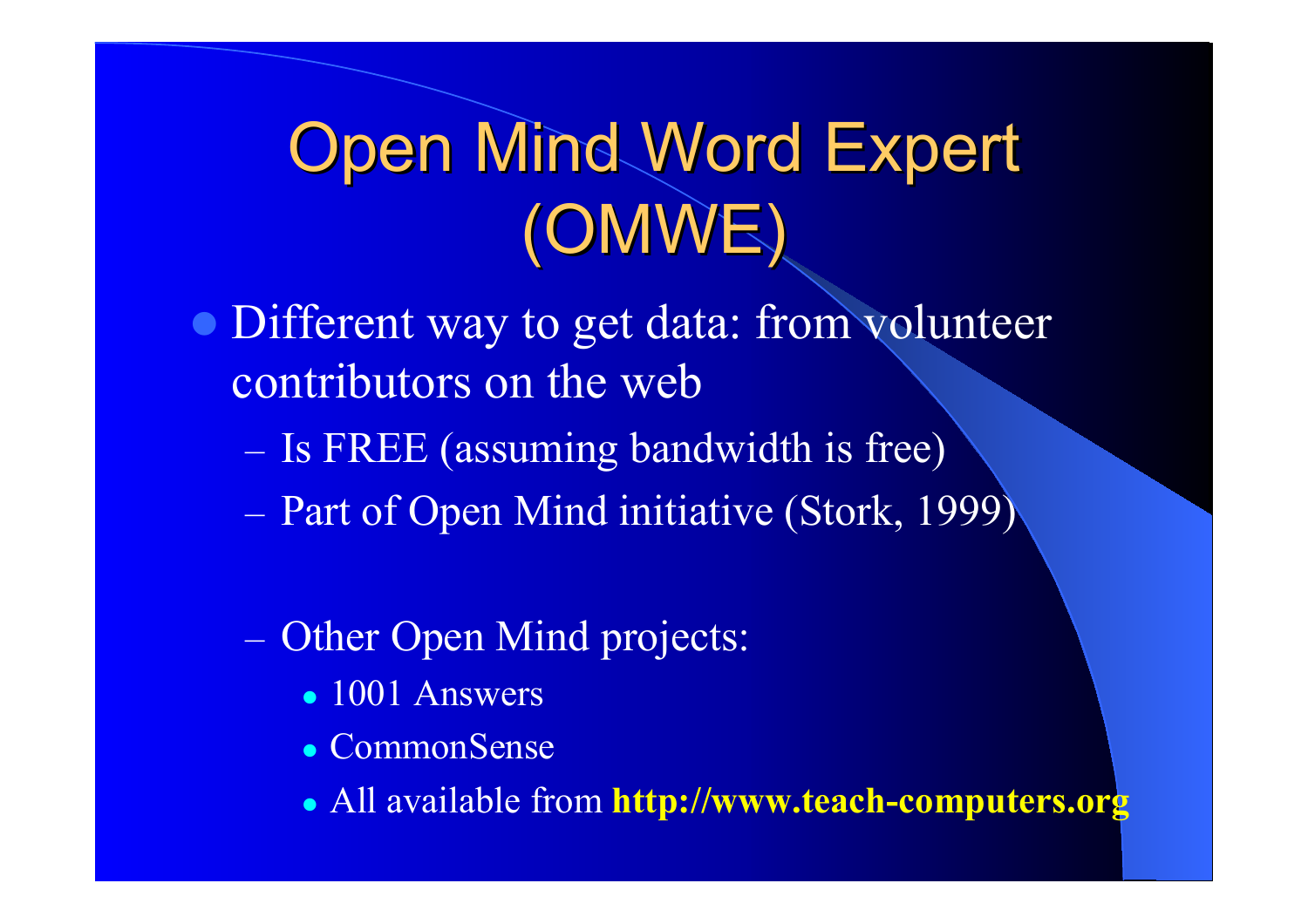#### Data / Sense Inventory

- Uses data from Open Mind Common Sense (Singh, 2002), Penn Treebank, and LA Times (part-of-speech tagged, lemmatized)
- British National Corpus, American National Corpus will be soon added
- WordNet as sense inventory
	- Fine grained
	- Experimenting with clustering based on confusion matrices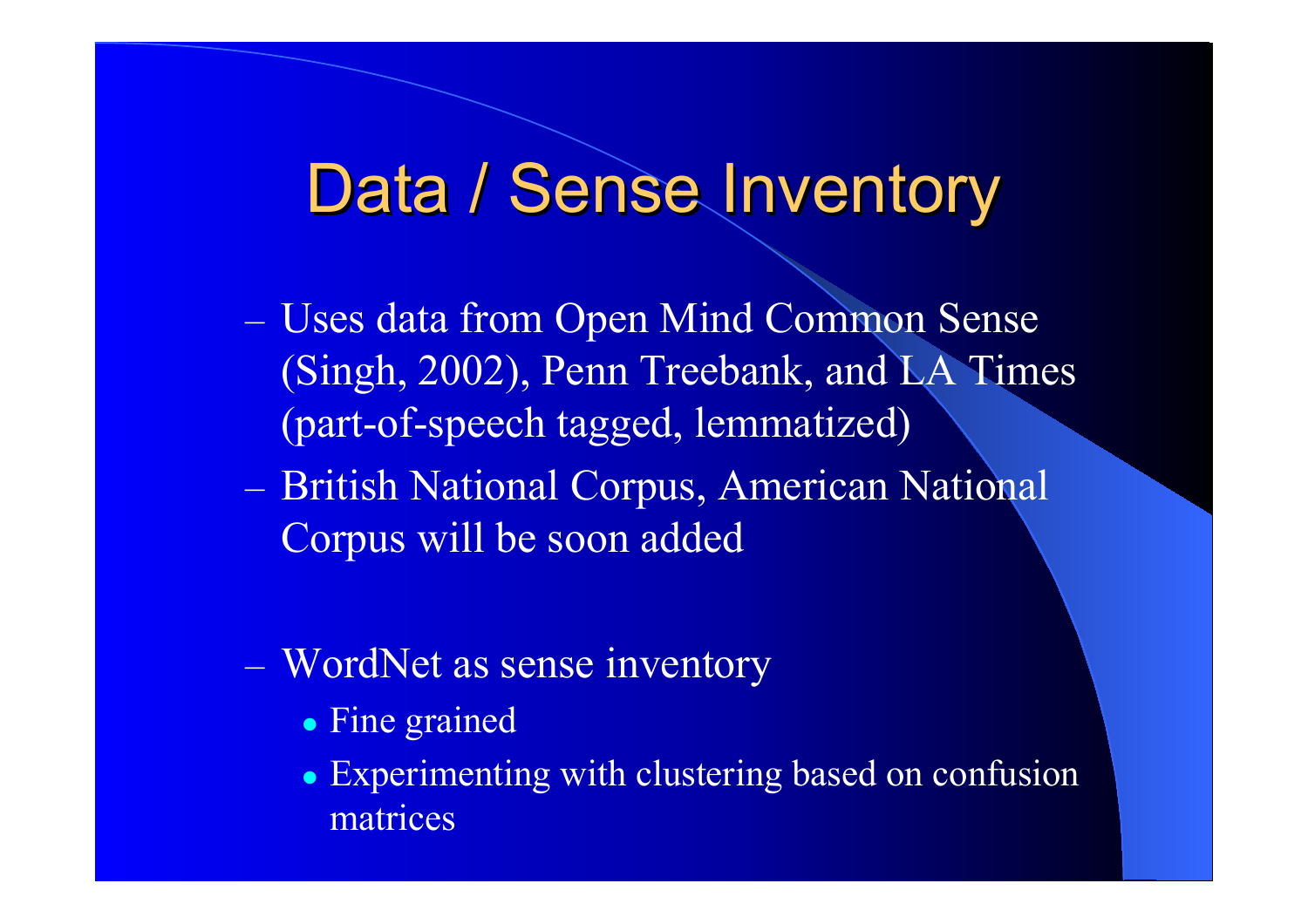#### **Active Learning**

- Increased efficiency
- STAFS and COBALT
	- STAFS = semantic tagging using instance based learning with automatic feature selection
	- $-$  COBALT = constrained based language tagger
	- STAFS ∩ COBALT
		- Agree  $54.5\%$  of the times
		- 82.5 / 86.3% precision (fine/coarse senses)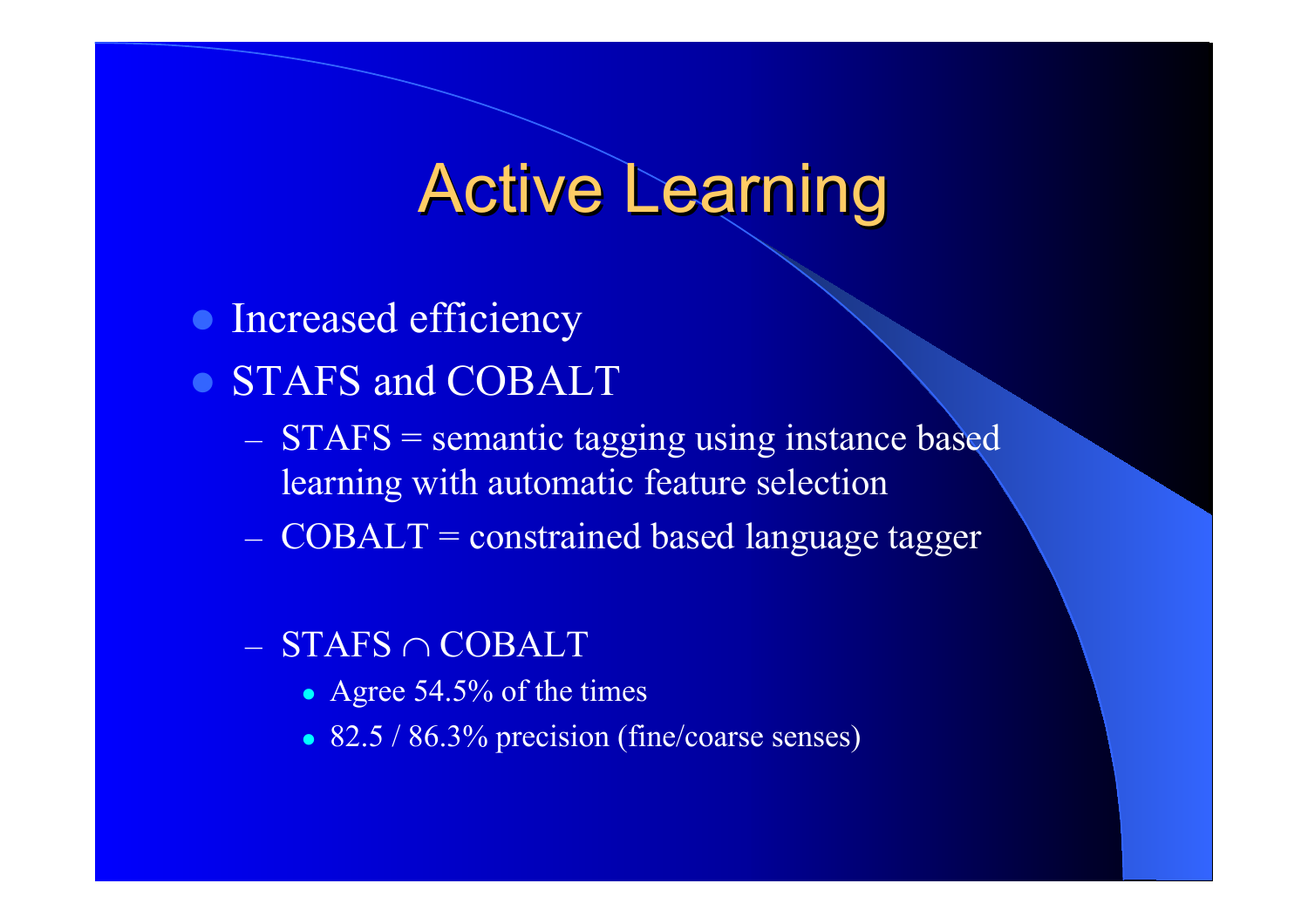#### **OMWE: http://teach OMWE: http://teach -computers.org computers.org**

#### Learning about CHILD

OPEN C

The topic **child** has 4 senses:

1) youngster, minor, nestling, tiddler, fry, small fry, nipper, child, tyke, tike, kid, shaver - (a kind of *jUVenile*) -- a young person of either sex (between birth and puberty); "she writes books for children"; "they're just kids"; "'tiddler' is a British term for youngsters"

2) child, kid - (a kind of *Offspring*) -- a human offspring (son or daughter) of any age: "they had three children": "they were able to send their kids to college"

3) child, baby - (a kind of *person*) -- an immature childish person; "he remained a child in practical matters as long as he lived"; "stop being a baby!"

4) child - (a kind of  $descentant$ ) -- a member of a clan or tribe: "the children of Israel"

Anonymous: Total Score: 0/0 (session/total); Login to credit your account with this contribution! Score for **child**: You: 0; Champion (Aka): 60. stats

#### Items 21-30 of about 146 available:

| children can learn quickly to talk<br>1 - juvenile<br>$\sqrt{\frac{1}{2} + \frac{1}{2} + \frac{1}{2} + \frac{1}{2} + \frac{1}{2} + \frac{1}{2} + \frac{1}{2} + \frac{1}{2} + \frac{1}{2} + \frac{1}{2} + \frac{1}{2}}$<br>÷<br>---Select---<br>  teach your <b>children</b> well.<br>÷<br>--- Select---<br>play with your <b>children</b><br>---Select---<br>teach your children to play fair<br>---Select---<br>Things that are often found together are : mother , <b>child</b><br>---Select---<br>÷ |
|--------------------------------------------------------------------------------------------------------------------------------------------------------------------------------------------------------------------------------------------------------------------------------------------------------------------------------------------------------------------------------------------------------------------------------------------------------------------------------------------------------|
| People, especially children, like to look for shells when they walk on a beach.                                                                                                                                                                                                                                                                                                                                                                                                                        |
|                                                                                                                                                                                                                                                                                                                                                                                                                                                                                                        |
|                                                                                                                                                                                                                                                                                                                                                                                                                                                                                                        |
|                                                                                                                                                                                                                                                                                                                                                                                                                                                                                                        |
|                                                                                                                                                                                                                                                                                                                                                                                                                                                                                                        |
|                                                                                                                                                                                                                                                                                                                                                                                                                                                                                                        |
| small children are young humans                                                                                                                                                                                                                                                                                                                                                                                                                                                                        |
| ÷<br>---Select---<br>child with puppy                                                                                                                                                                                                                                                                                                                                                                                                                                                                  |
| $\div$ Things that are often found together are : shoes , adult , ball , child , glasses<br>---Select---                                                                                                                                                                                                                                                                                                                                                                                               |

 $\left| \cdot \right|$ 

(optional) jump to word:  $\lceil - \rceil$ 

Submit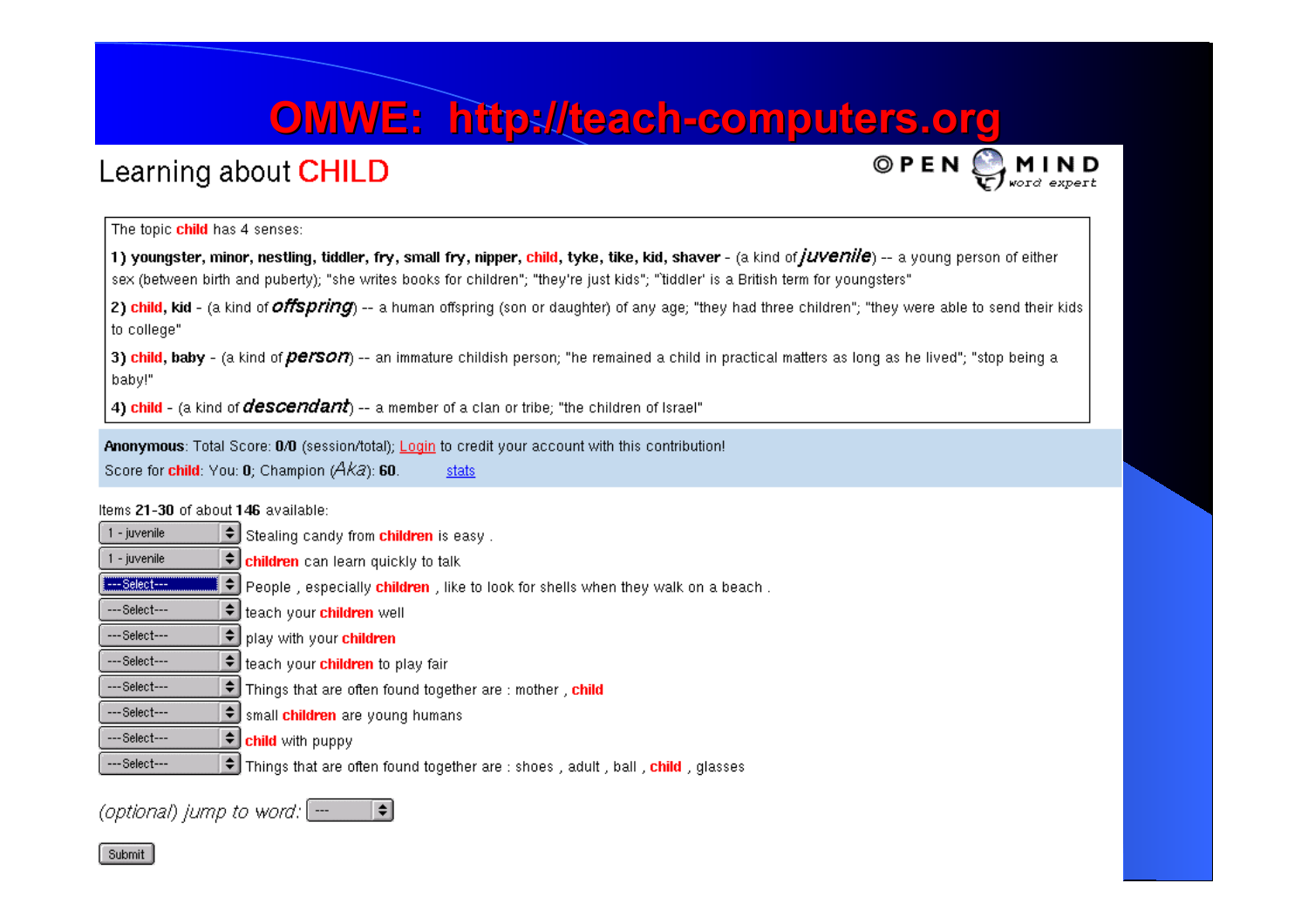#### **Making it Engaging**

- Our slogan: "Play a game, make a difference!"
- Can be used as a teaching aid (has special "project" mode):
	- Help introduce students to WSD, lexicography
	- Has been used both at university and high school level
- **Features include:** 
	- Scores, Records, Performance graphs, optional notification when your record has been beaten
	- Prizes
	- Hall of Fame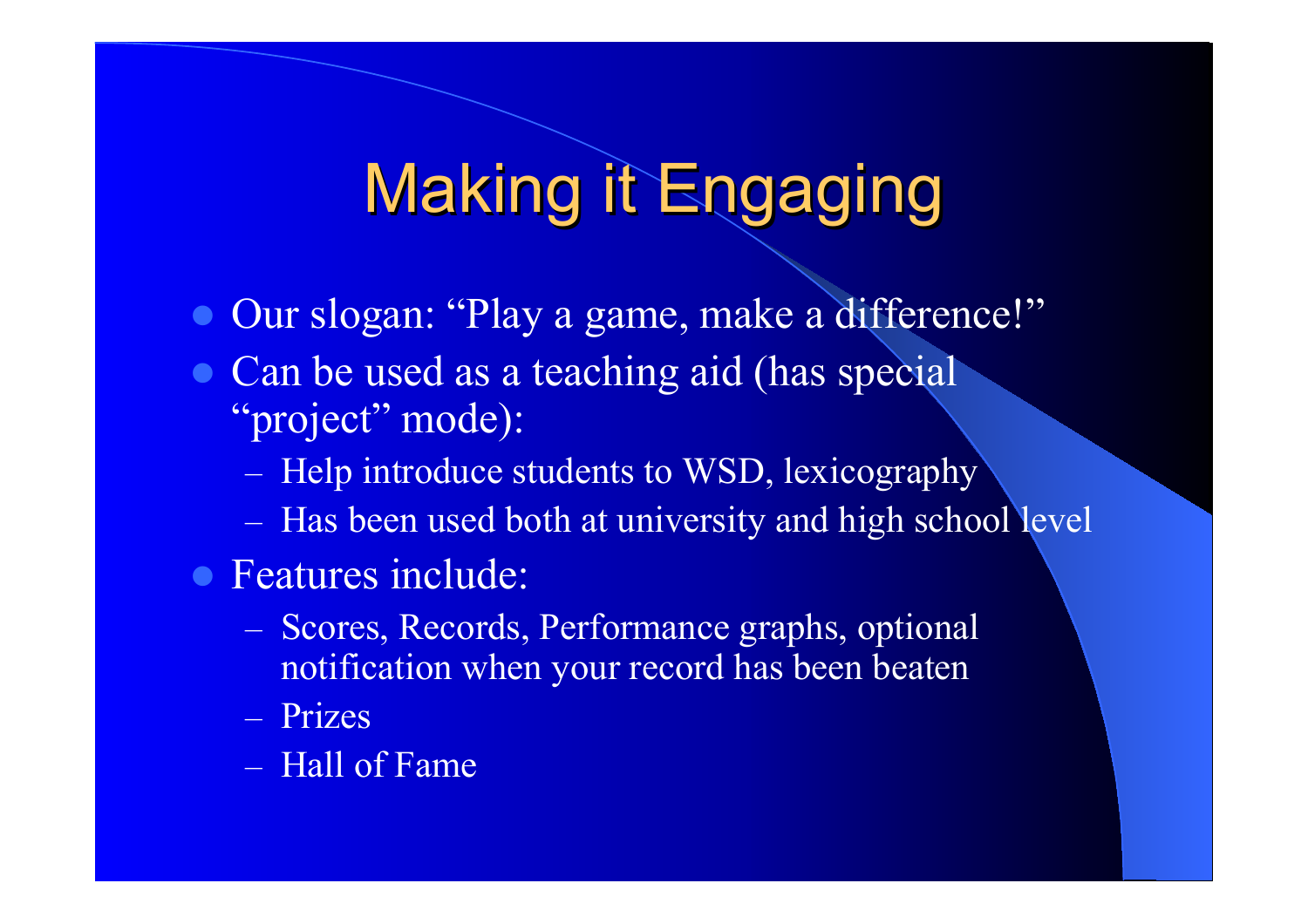# **Tagging for Fame**



| Topic         | <b>Name</b>                   | High Score |
|---------------|-------------------------------|------------|
| <b>ART</b>    | $\star$ SSAVITZKY $\star$     | 300        |
|               | AUTHORITY $\star$ AKA $\star$ | 20         |
| <b>BAR</b>    | $\star$ NEWAKA $\star$        | 90         |
| BUM           | $\star$ SSAVITZKY $\star$     | 30         |
| CHAIR         | $\star$ SSAVITZKY $\star$     | 200        |
| CHANNEL       | $\star$ AKA $\star$           | 220        |
| <b>CHILD</b>  | $*$ AKA $*$                   | 60         |
| <b>CHURCH</b> | $\star$ AKA $\star$           | 50         |
| CIRCUIT       | $*$ AKA $*$                   | 30         |
| DAY           | $\star$ TIMC $\star$          | 140        |
| $\sim$        |                               | رەپر       |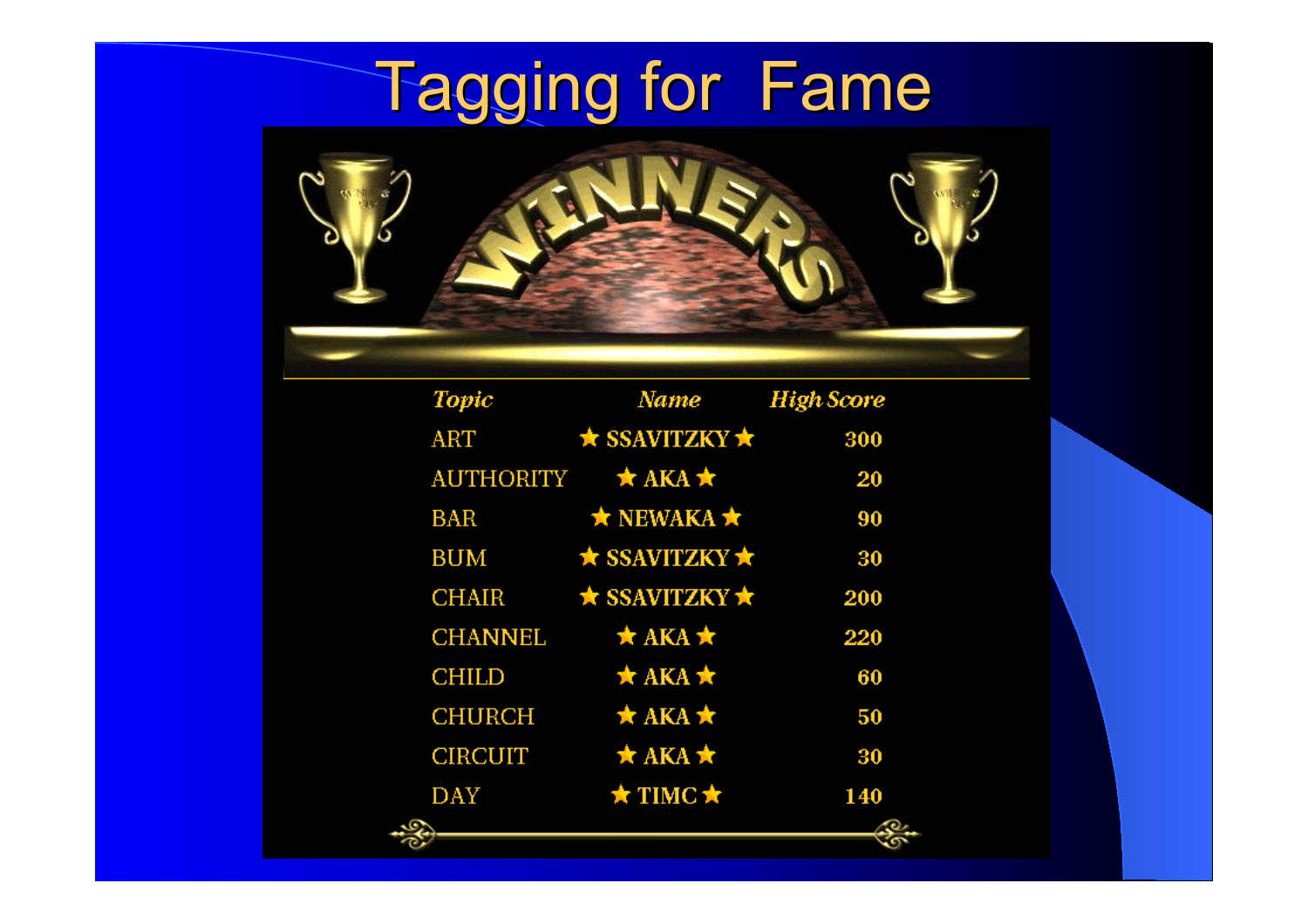#### Volume & Quality

- $\bullet$  Currently (04/04/2003), about 100,000 tagging acts
- To assure quality, tagging for every item is collected twice, from different users
	- Currently, only perfect agreement cases are admitted into the corpus
	- Preprocessing identifies and tags multi-word expressions (which are the simple cases)
- ITA is comparable with professional tagging:
	- $-$  ~67% on first two tags
		- single word tagging collected through  $OMWE+$
		- multi-word tagging automatically performed
	- Kilgarriff reports 66.5% for Senseval-2 nouns on first two tags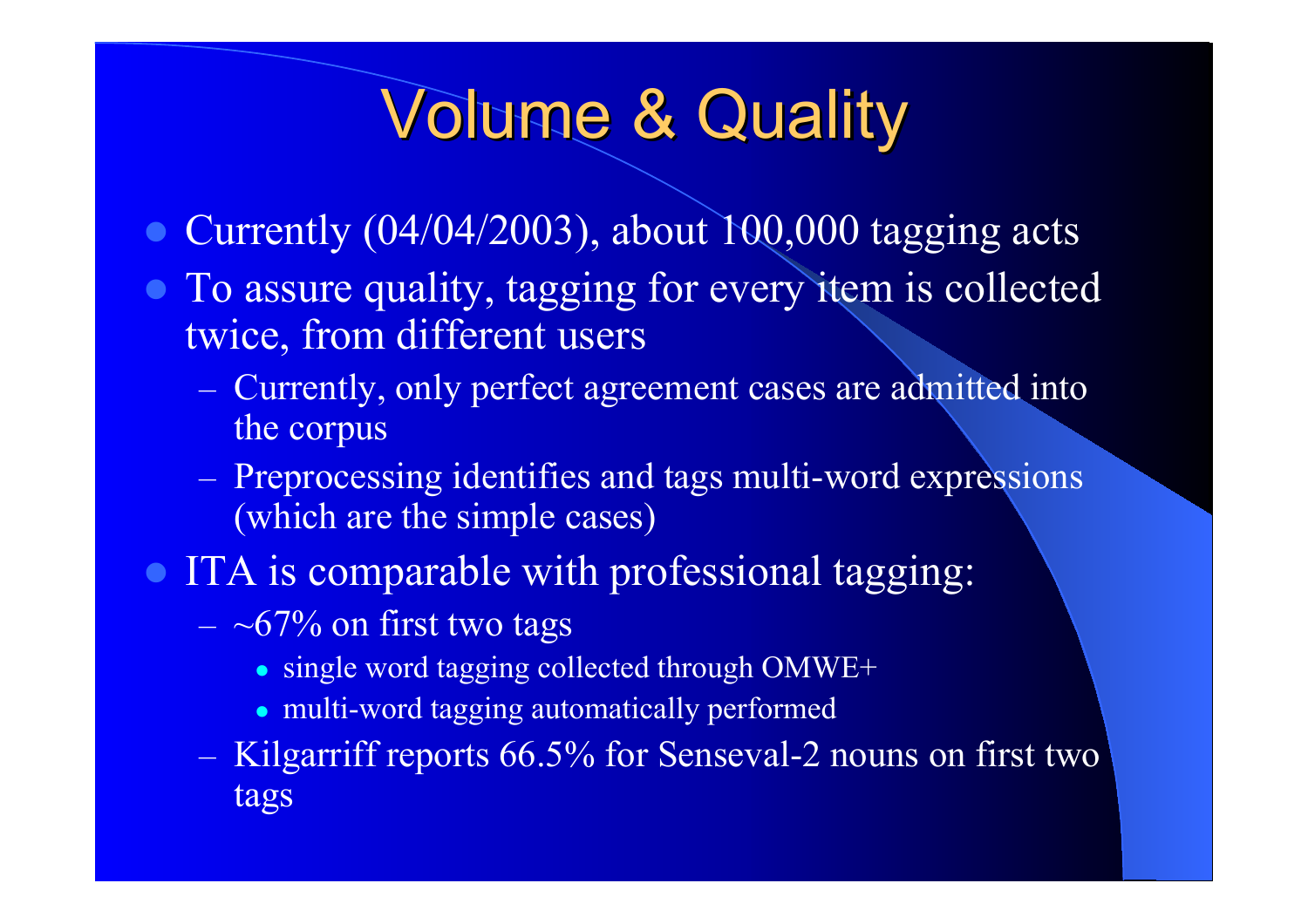# **INTERESTing Results**

- According to Adam Kilgarriff (2000, 2001) replicability is more important than inter-annotator agreement
- A small experiment: re-tag Bruce (1999) "interest" corpus:
	- 2,369 starting examples
	- Eliminate multi-word expressions (about 35% e.g. "interest rate'')  $\rightarrow$  1,438 examples
	- $-1,066$  items with tags that agree  $\rightarrow$  74% ITA for single words, 83% ITA for entire set
	- 967 items that have a tag identical with Bruce
	- $\rightarrow$  90.8% replicability for single words
	- $\rightarrow$  94.02% replicability for entire set
	- Kilgarriff (1999) reports 95%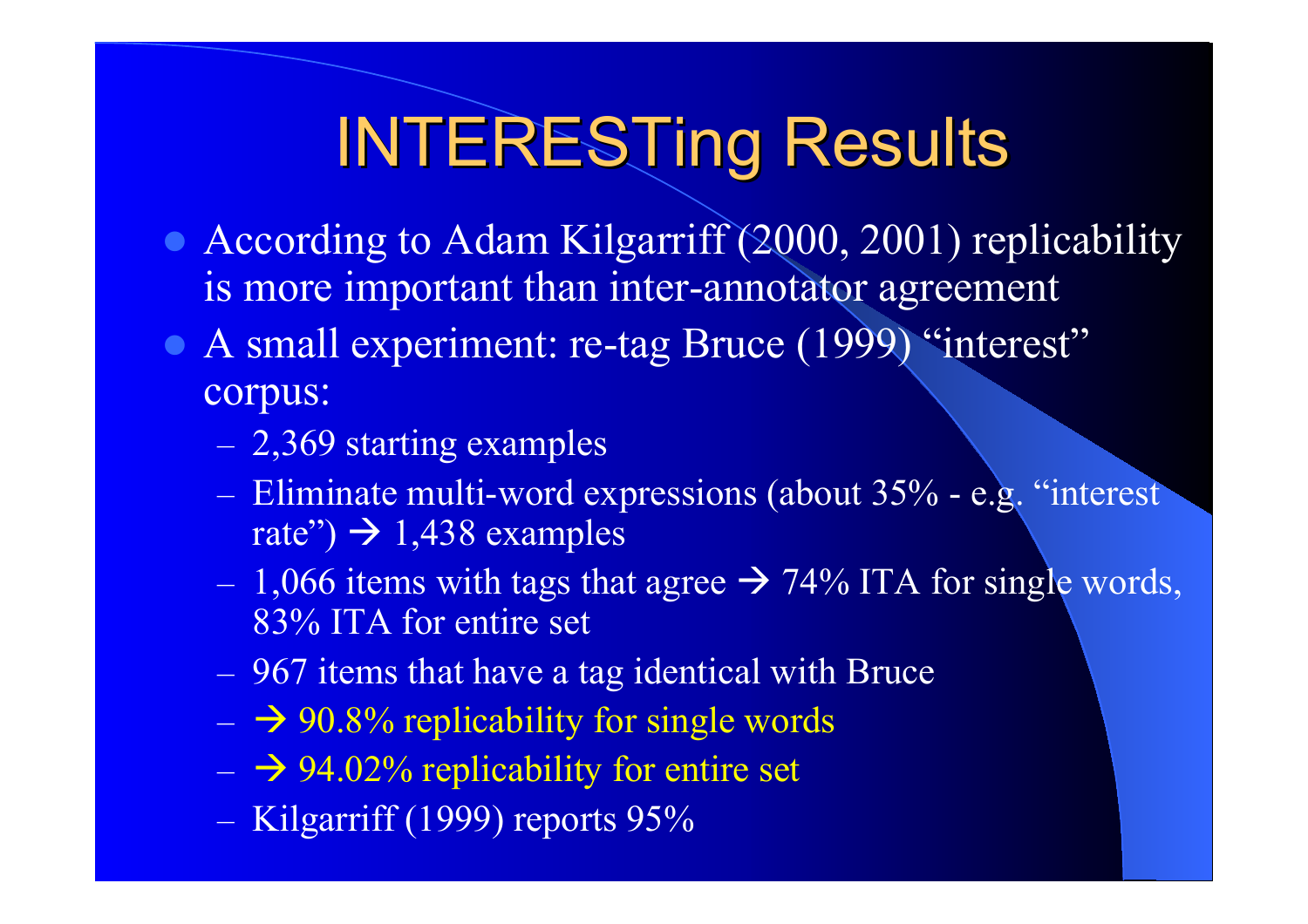# **Word Sense Disambiguation** using OMWE corpus

• Additional *in-vivo* evaluation of data quality

- Word Sense Disambiguation:
	- STAFS
	- Most frequent sense
	- 10-fold cross validation runs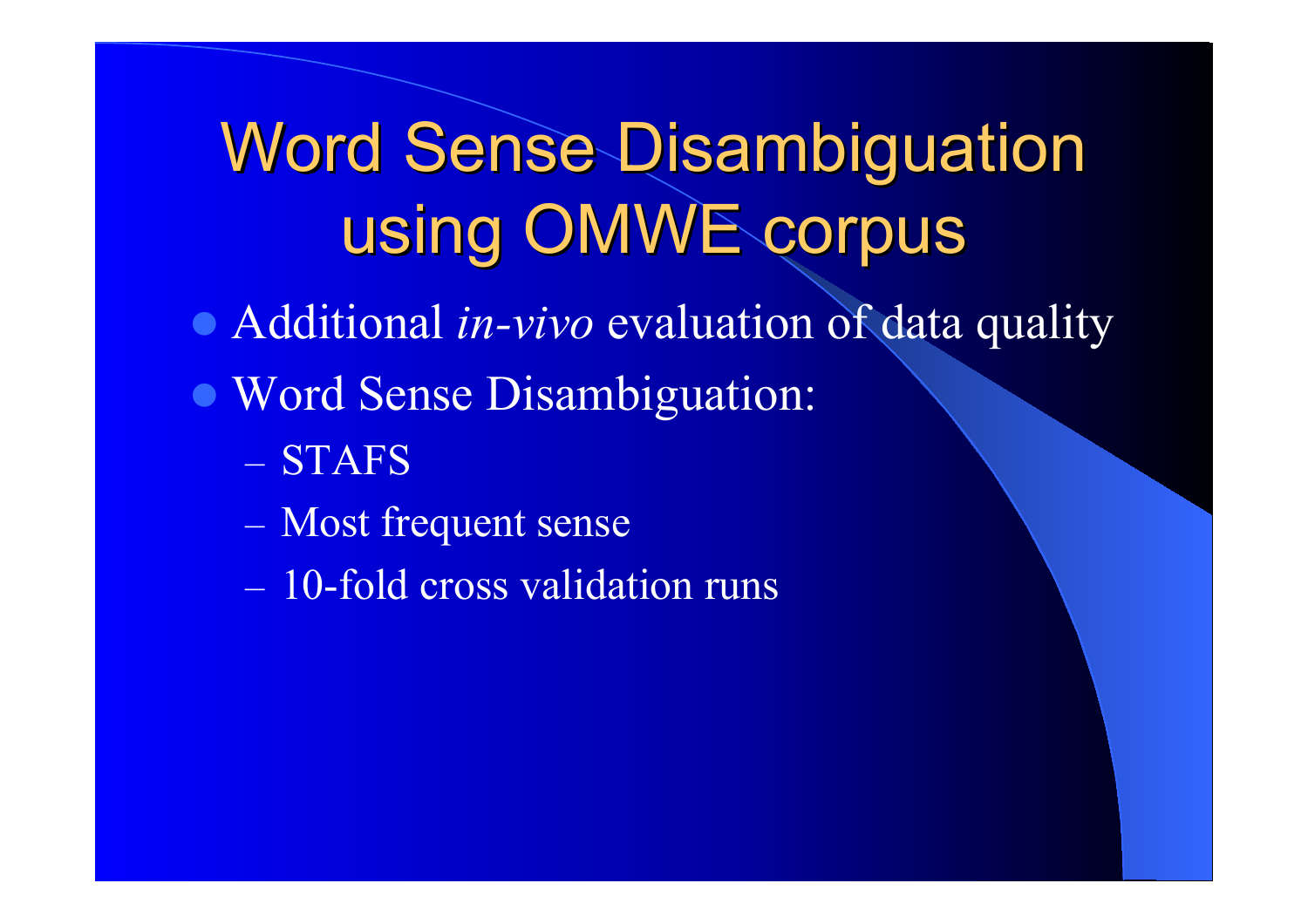Intra-corpus experiments: 280 words with data collected through OMWE

| <b>Word</b> | <b>Size</b> | <b>MFS</b> | <b>WSD</b> |
|-------------|-------------|------------|------------|
| activity    | 103         | 90.00%     | 90.00%     |
| arm         | 142         | 52.50%     | 80.62%     |
| art         | 107         | 30.00%     | 63.53%     |
| bar         | 107         | 61.76%     | 70.59%     |
| building    | 114         | 87.33%     | 88.67%     |
| cell        | 126         | 89.44%     | 88.33%     |
| chapter     | 137         | 68.50%     | 71.50%     |
| child       | 105         | 55.34%     | 84.67%     |
| circuit     | 197         | 31.92%     | 45.77%     |
| degree      | 140         | 71.43%     | 82.14%     |
| sun         | 101         | 63.64%     | 66.36%     |
| trial       | 109         | 87.37%     | 86.84%     |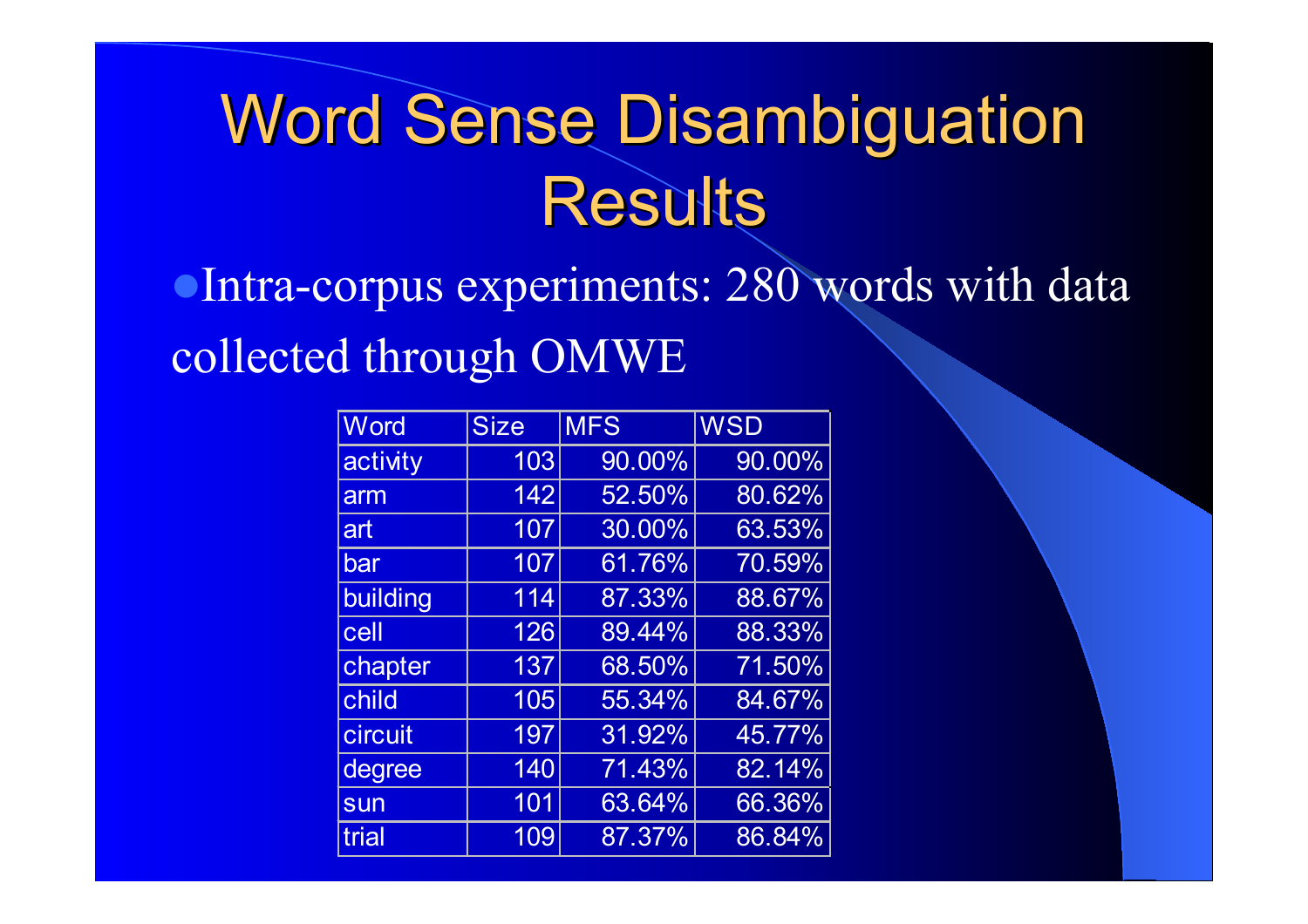| Training          | <b>Precision</b> | <b>Error rate</b> |           |
|-------------------|------------------|-------------------|-----------|
| examples baseline |                  | <b>WSD</b>        | reduction |
| any               | 63.32%           | 66.23%            | $9\%$     |
| > 100             | 75.88%           | 80.32%            | 19%       |
| > 200             | 63.48%           | 72.18%            | $24\%$    |
| > 300             | 45.51%           | 69.15%            | 43%       |

#### The more the better!

- agrees with the conclusions of some of the MEANING experiments
- agrees with previous work (Ng 1997, Brill 2001)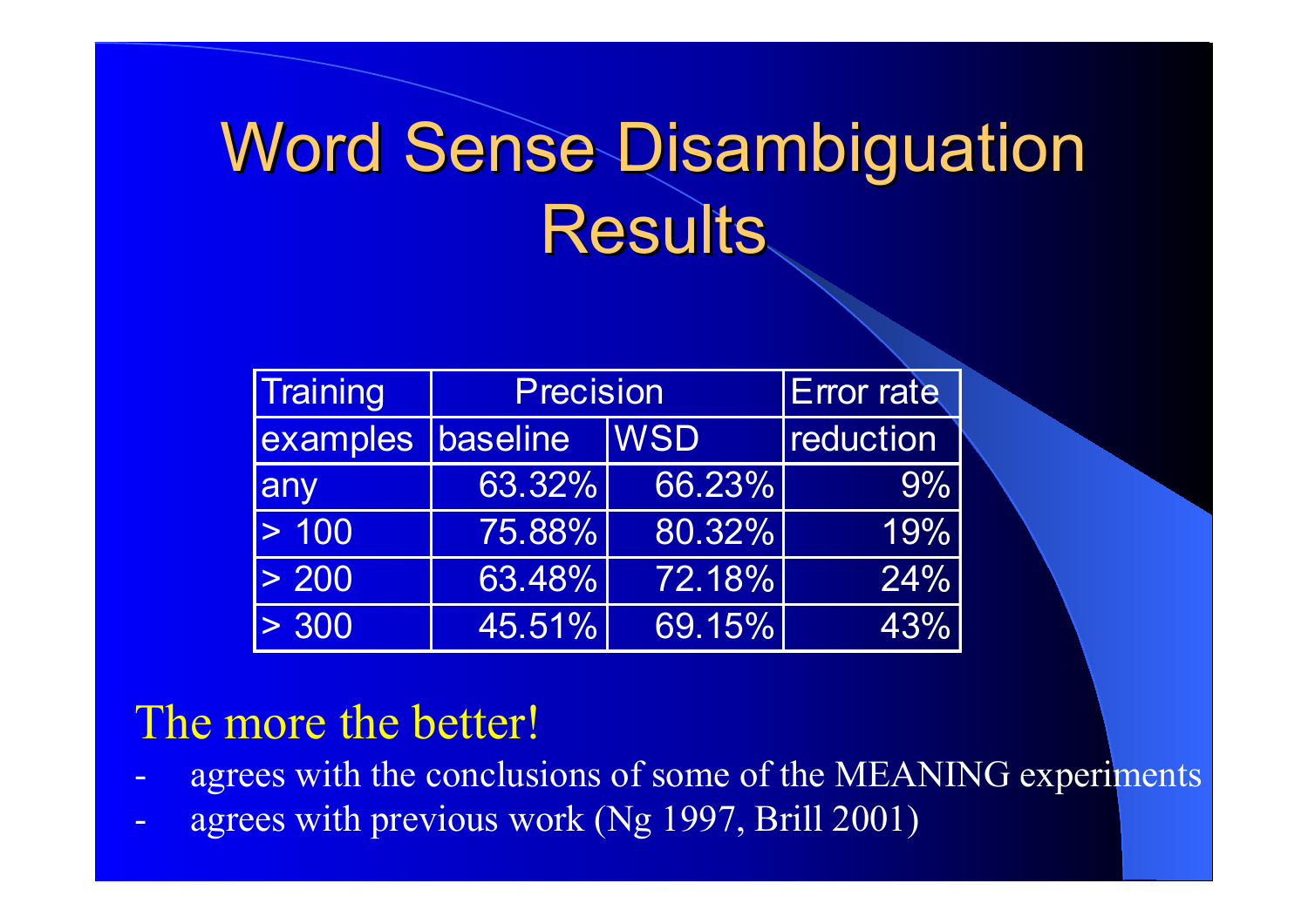- $\bullet$ Inter-corpora WSD experiments
- Senseval training data VS. Senseval+OMWE  $\overline{\phantom{a}}$  Different sources  $\overrightarrow{\phantom{a}}$  different sense distributions

|         | <b>Senseval</b> |        | Senseval+OMWE |        |
|---------|-----------------|--------|---------------|--------|
| art     | 60.20%          | 65.30% | 61.20%        | 68.40% |
| church  | 62.50%          | 62.50% | 67.20%        | 67.20% |
| grip    | 54.70%          | 74.50% | 62.70%        | 70.60% |
| holiday | 77.40%          | 83.90% | 77.40%        | 87.10% |
|         |                 |        |               |        |
| Average | 63.99%          | 72.27% | 64.58%        | 73.78% |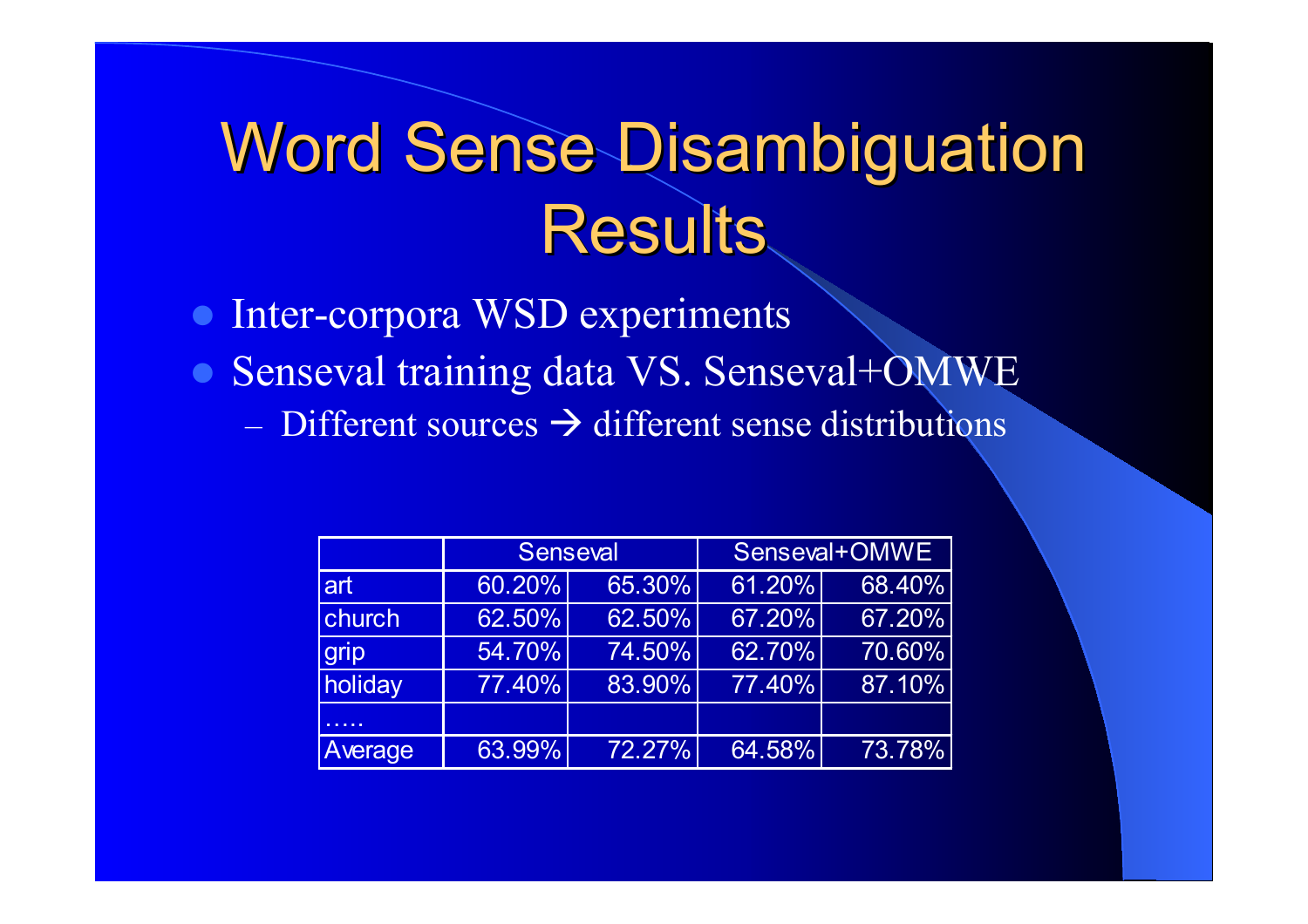- Sense distributions have strong impact on precision
- MEANING experiments
	- 20% difference in precision for data with or without Senseval bias
	- We consider evaluating OMWE data under similar settings (+/- Senseval bias)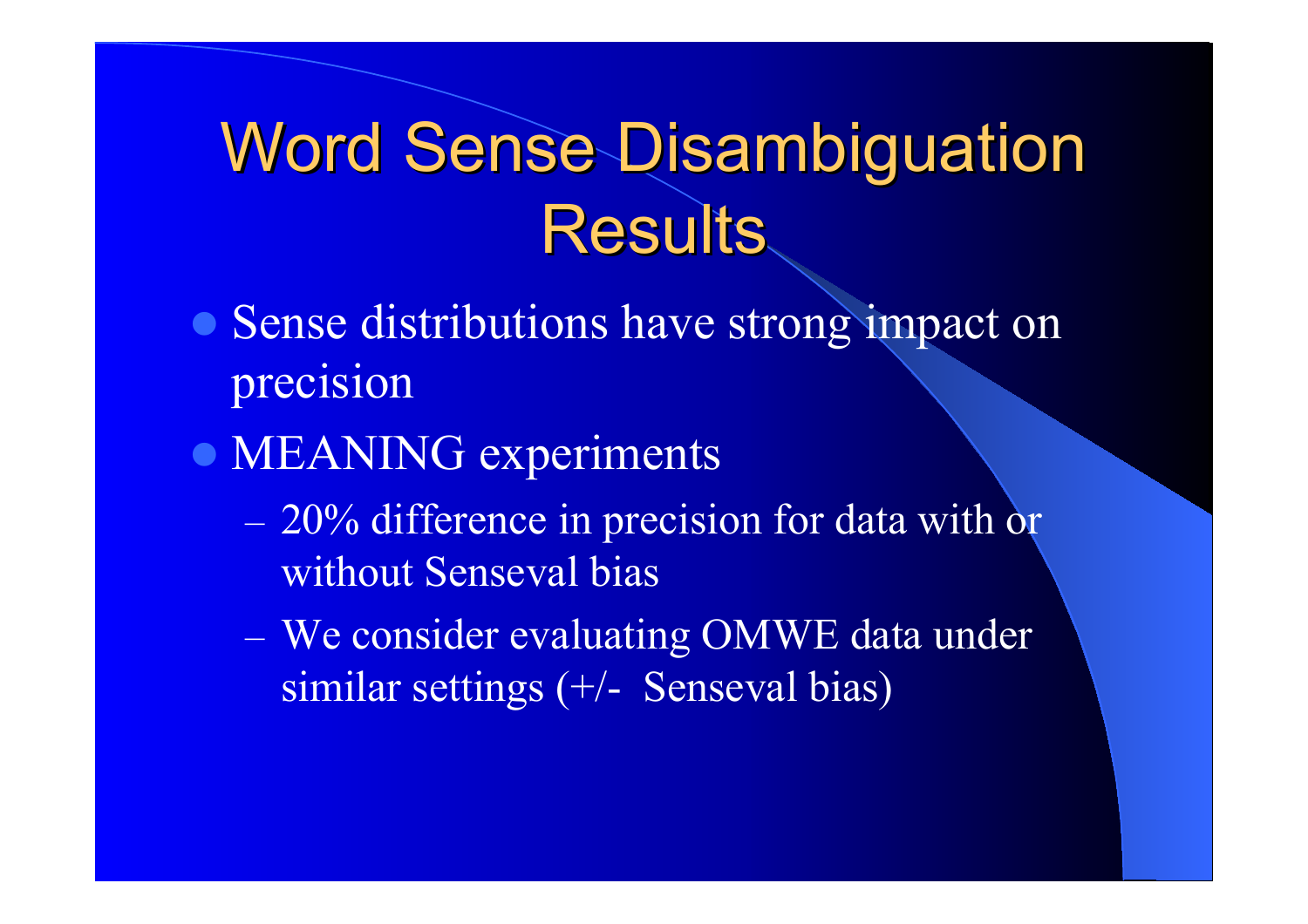#### **Summary of Benefits**

- http://teach-computers.org
- A Different View of the Web:
	- $WWW \neq \text{large set of pages}$
	- $WWW = a$  way to ask millions of people
	- Particularly suitable for attacking tasks that people find very easy and computers don't
- OMWE approach:
	- Very low cost
	- Large volume (always-on, "active" corpus)
	- Equally High Quality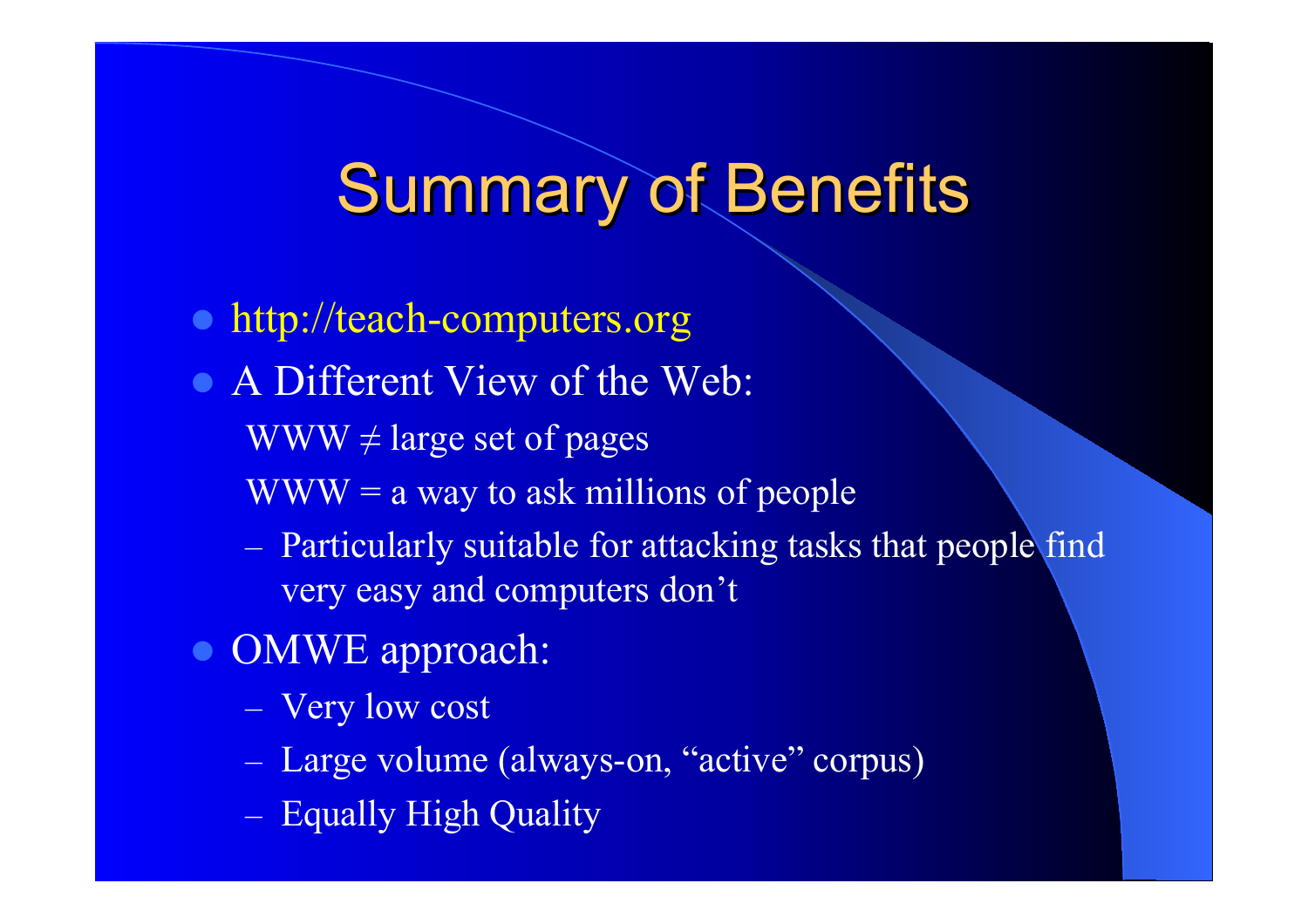# How OMWE can relate to **MEANING efforts?**

- Provide starting examples for bootstrapping algorithms
	- Co-training
	- Iterative annotation (Yarowsky 95)
- Provide seeds that can be used in addition to WordNet examples for generation of sense tagged data:
	- Web-based corpus acquisition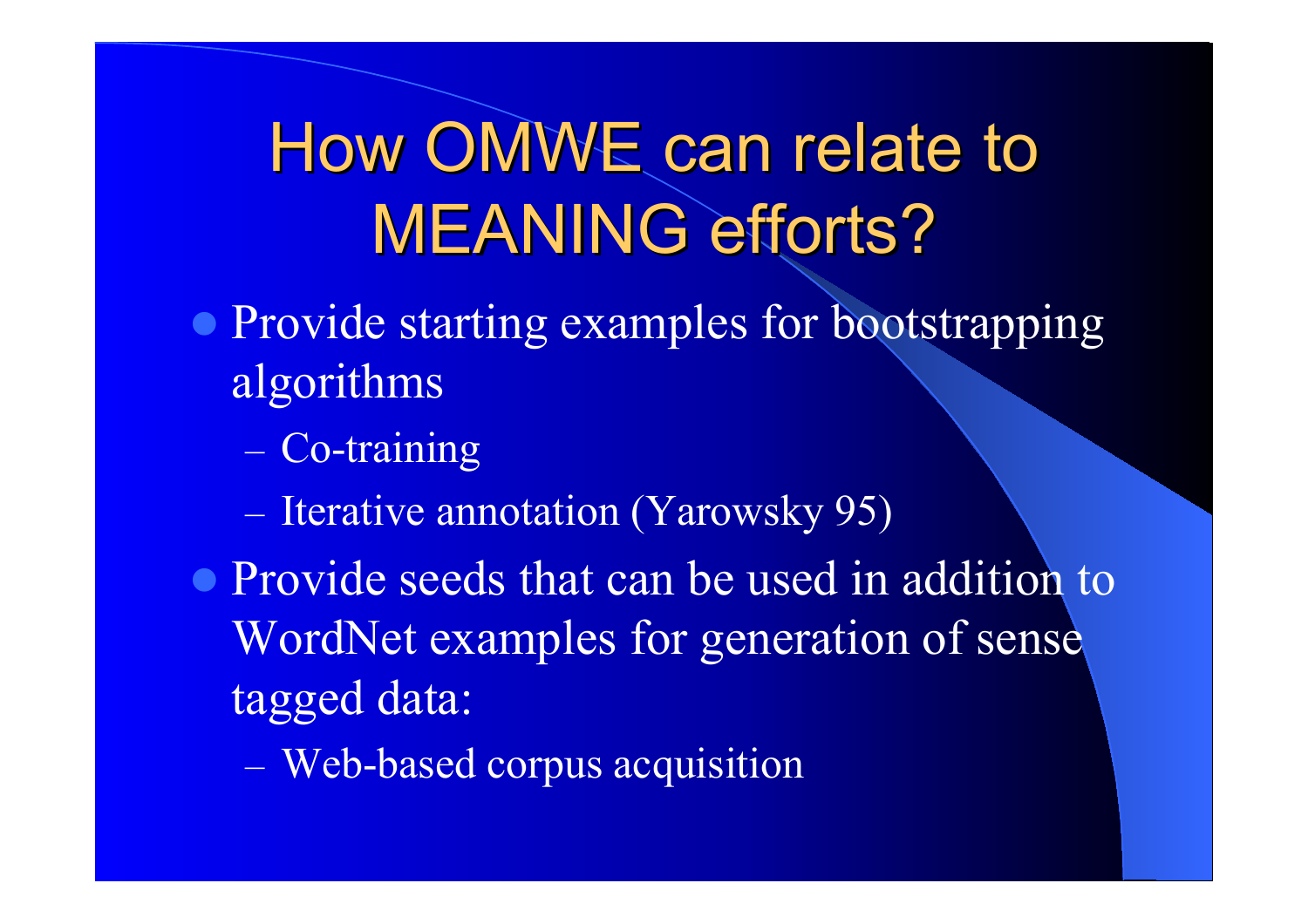# A Comparison A Comparison

|                           | Hand tagging        |                     |                      | <b>Open Mind</b>   |
|---------------------------|---------------------|---------------------|----------------------|--------------------|
|                           | with lexicographers | <b>Substitution</b> | <b>Bootstrapping</b> | <b>Word Expert</b> |
| <b>Automatic</b>          | <b>NO</b>           | <b>YES</b>          | YES-SEMI             | <b>NO-SEMI</b>     |
| <b>Human intervention</b> | <b>YES</b>          | <b>NO</b>           | YES <sup>'</sup>     | <b>YES</b>         |
| Expensive?                | <b>YES</b>          | <b>NO</b>           | <b>NO</b>            | <b>NQ</b>          |
| Time consuming?           | <b>YES</b>          | <b>NO</b>           | <b>SEMI</b>          | <b>SEMI</b>        |
| <b>Features: local</b>    | <b>YES</b>          | NO(?)               | <b>YES</b>           | <b>YES</b>         |
| Features: global          | <b>YES</b>          | <b>YES</b>          | <b>YES</b>           | <b>YES</b>         |
| Uniform coverage?         | <b>MAYBE</b>        | <b>NO</b>           | <b>MAYBE</b>         | <b>MAYBE</b>       |

#### •Which method to choose?

•The best choice may be a mix!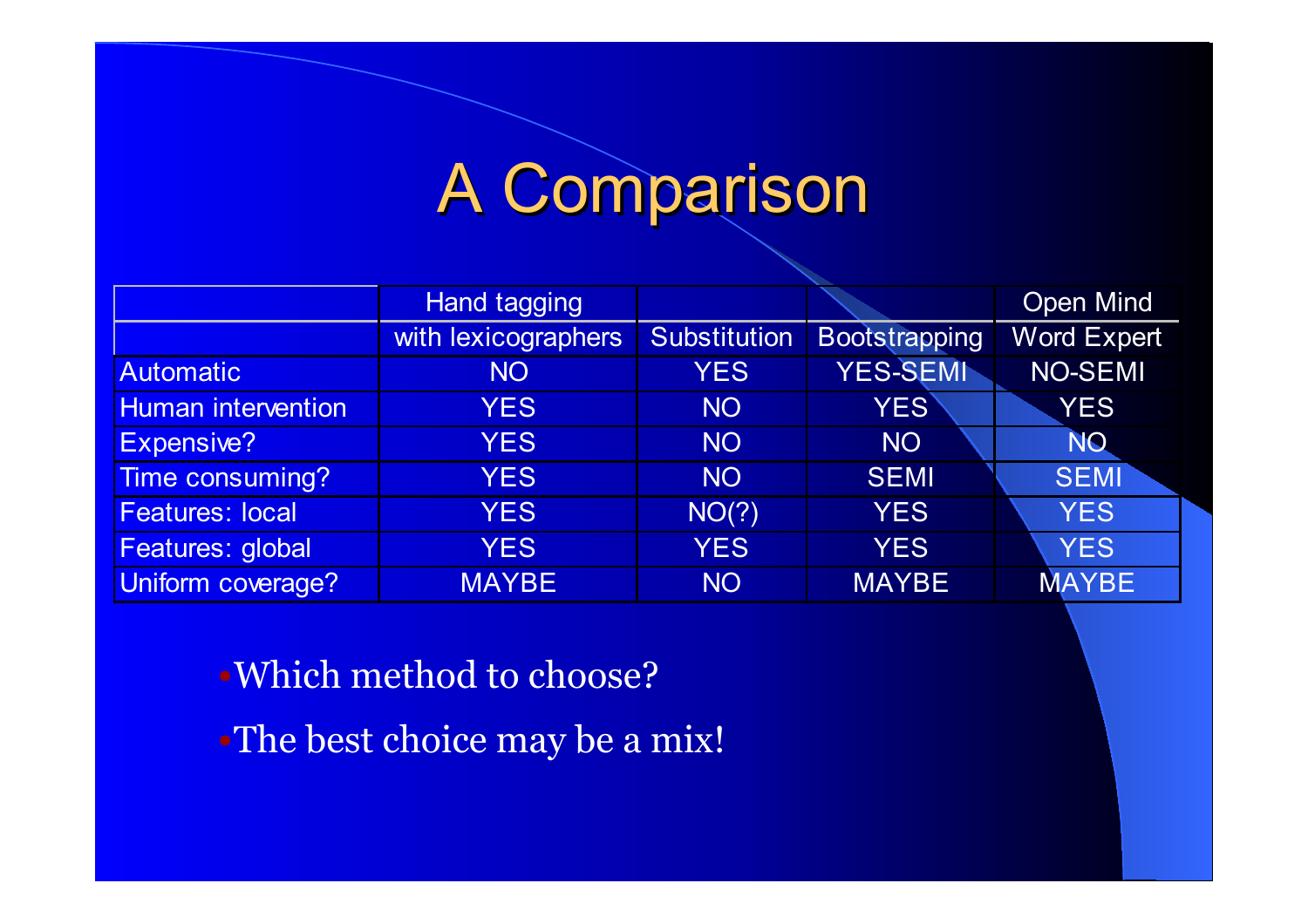How MEANING efforts can help our own WSD work?

- Sense tagged data
- Selectional preferences
- Use ExRetrieve to suggest sense labels
	- Speed-up OMWE
	- "clean" ExRetrieve examples
- Cross-validation of (semi)automatic sense labeling experiments